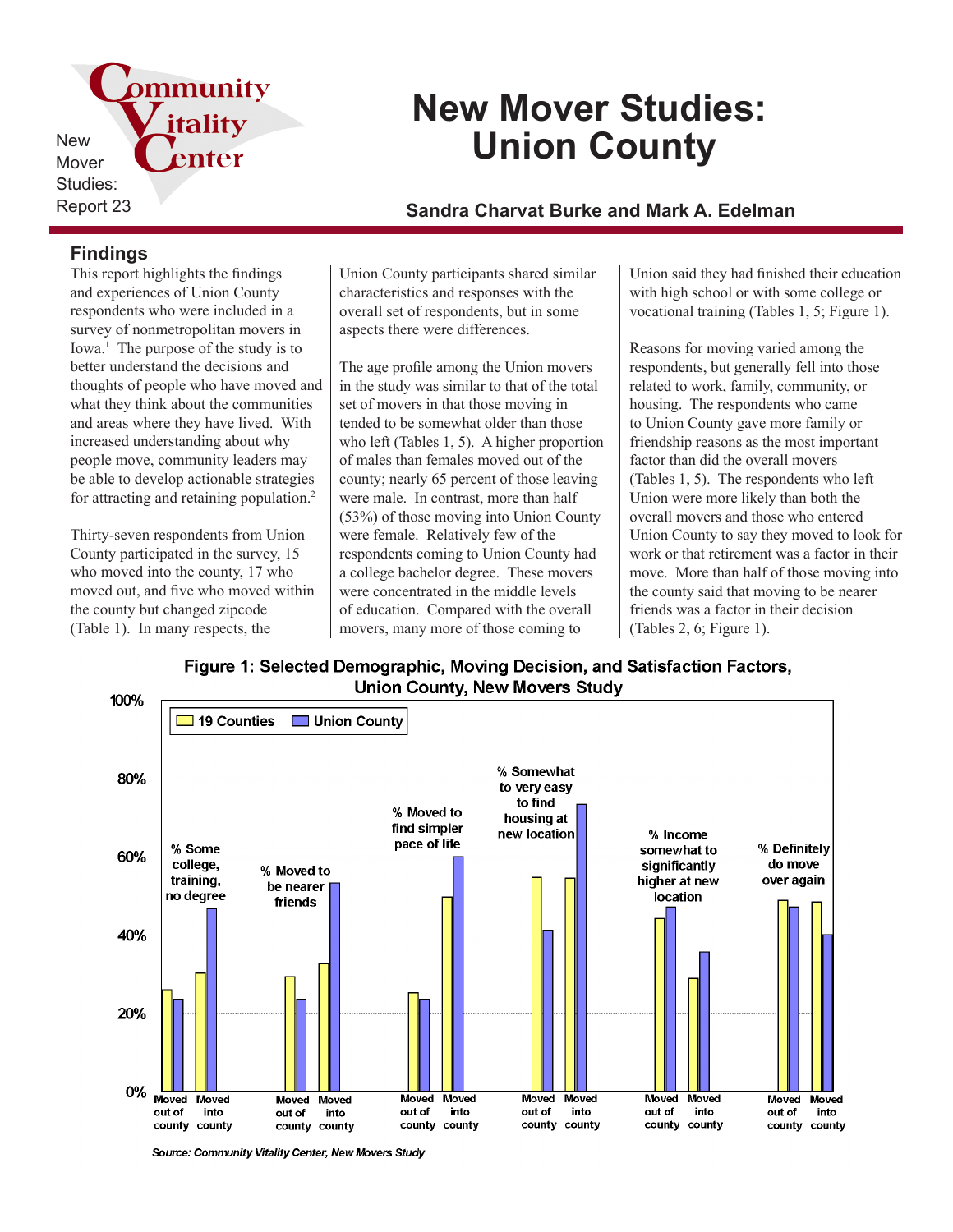| $\%$<br>5<br>36.0<br>$\%$<br>20.0<br>20.0<br>$\%$<br>$\%$<br>0.0<br>0.0<br>$\%$<br>0.0<br>5<br>40.0<br>20.0<br>60.0<br>40.0<br>80.0<br>20.0<br>0.0<br>20.0<br>0.0<br>80.0<br>Another<br>Out To<br>State<br>$\%$<br>$\%$<br>$\%$<br>$\%$<br>50.0<br>$\%$<br>12<br>45.5<br>63.6<br>8.3<br>33.3<br>0.0<br>15<br>40.0<br>8.3<br>8.3<br>50.0<br>50.0<br>27.3<br>0.0<br>8.3<br>9.1<br>26.7<br>Different<br>In From<br>County<br>Iowa<br>39.0<br>$\%$<br>$\%$<br>$\%$<br>25.0<br>$\%$<br>15<br>$\%$<br>40.0<br>20.0<br>12<br>25.0<br>25.0<br>33.3<br>0.0<br>8.3<br>25.0<br>0.0<br>25.0<br>66.7<br>58.3<br>16.7<br>41.7<br>Different<br>Out To<br>County<br>Iowa<br>$\%$<br>$\%$<br>$\%$<br>$\%$<br>$\%$<br>5<br>31.0<br>60.0<br>20.0<br>0.0<br>25.0<br>0.0<br>$0.0\,$<br>50.0<br>0.0<br>$\overline{ }$<br>40.0<br>60.0<br>75.0<br>0.0<br>50.0<br>14.3<br>14.3<br>Different<br>Zipcode<br>County,<br>Within<br>47.0<br>$\%$<br>31.6<br>$\%$<br>$\%$<br>$\%$<br>$\%$<br>$\overline{19}$<br>15<br>6.7<br>20.0<br>46.7<br>53.3<br>28.6<br>6.7<br>33.3<br>$_{0.0}$<br>13.3<br>$\overline{7.1}$<br>57.1<br>46.7<br>42.1<br>$\overline{7.1}$<br>County<br>Moved<br>Into<br>$\%$<br>$\%$<br>$\%$<br>$\%$<br>20.0<br>36.0<br>23.5<br>$\%$<br>0.0<br>17.6<br>5.9<br>23.5<br>0.0<br>$\Omega$<br>40.0<br>17<br>23.5<br>35.3<br>29.4<br>64.7<br>64.7<br>41.2<br>Out Of<br>County<br>Moved<br>$\mathcal{S}_{\mathsf{O}}$<br>42.0<br>$\frac{5}{6}$<br>21.6<br>21.6<br>$\%$<br>$\%$<br>5.6<br>27.8<br>0.0<br>$\frac{4}{6}$<br>$32.6$<br>$28.3$<br>37<br>45.9<br>$\%$<br>2.9<br>62.9<br>22.9<br>30.5<br>11.4<br>36.1<br>54.1<br>Total<br>% Some college or vocational training<br>Work, income, education, retirement<br>% High school graduate or equivalent<br>Highest level of education completed<br>% Less than high school graduate<br>Most important reason for moving<br>% Bachelor degree or more<br>% Divorced or separated<br>Family, friends, health<br>Number of respondents<br>Selected age categories<br>% Associate degree<br>Number of reasons<br>Median age in years<br>% Age 70 or older<br>% Never married<br>Type of reason<br>% Age $25 - 34$<br>Marital status<br>% Widowed<br>% Married<br>% Female<br>% Male<br>Gender |                                |      |      |      |      | Type and Direction of Move |      |      |                             |
|-------------------------------------------------------------------------------------------------------------------------------------------------------------------------------------------------------------------------------------------------------------------------------------------------------------------------------------------------------------------------------------------------------------------------------------------------------------------------------------------------------------------------------------------------------------------------------------------------------------------------------------------------------------------------------------------------------------------------------------------------------------------------------------------------------------------------------------------------------------------------------------------------------------------------------------------------------------------------------------------------------------------------------------------------------------------------------------------------------------------------------------------------------------------------------------------------------------------------------------------------------------------------------------------------------------------------------------------------------------------------------------------------------------------------------------------------------------------------------------------------------------------------------------------------------------------------------------------------------------------------------------------------------------------------------------------------------------------------------------------------------------------------------------------------------------------------------------------------------------------------------------------------------------------------------------------------------------------------------------------------------------------------------------------------------------------------------------------------------------------------------------------------------------------------------------------------------------------------|--------------------------------|------|------|------|------|----------------------------|------|------|-----------------------------|
|                                                                                                                                                                                                                                                                                                                                                                                                                                                                                                                                                                                                                                                                                                                                                                                                                                                                                                                                                                                                                                                                                                                                                                                                                                                                                                                                                                                                                                                                                                                                                                                                                                                                                                                                                                                                                                                                                                                                                                                                                                                                                                                                                                                                                         |                                |      |      |      |      |                            |      |      | Another<br>In From<br>State |
|                                                                                                                                                                                                                                                                                                                                                                                                                                                                                                                                                                                                                                                                                                                                                                                                                                                                                                                                                                                                                                                                                                                                                                                                                                                                                                                                                                                                                                                                                                                                                                                                                                                                                                                                                                                                                                                                                                                                                                                                                                                                                                                                                                                                                         |                                |      |      |      |      |                            |      |      | $\epsilon$                  |
|                                                                                                                                                                                                                                                                                                                                                                                                                                                                                                                                                                                                                                                                                                                                                                                                                                                                                                                                                                                                                                                                                                                                                                                                                                                                                                                                                                                                                                                                                                                                                                                                                                                                                                                                                                                                                                                                                                                                                                                                                                                                                                                                                                                                                         |                                |      |      |      |      |                            |      |      | ∗                           |
|                                                                                                                                                                                                                                                                                                                                                                                                                                                                                                                                                                                                                                                                                                                                                                                                                                                                                                                                                                                                                                                                                                                                                                                                                                                                                                                                                                                                                                                                                                                                                                                                                                                                                                                                                                                                                                                                                                                                                                                                                                                                                                                                                                                                                         |                                |      |      |      |      |                            |      |      | $\%$                        |
|                                                                                                                                                                                                                                                                                                                                                                                                                                                                                                                                                                                                                                                                                                                                                                                                                                                                                                                                                                                                                                                                                                                                                                                                                                                                                                                                                                                                                                                                                                                                                                                                                                                                                                                                                                                                                                                                                                                                                                                                                                                                                                                                                                                                                         |                                |      |      |      |      |                            |      |      | $\ast$<br>$\ast$            |
|                                                                                                                                                                                                                                                                                                                                                                                                                                                                                                                                                                                                                                                                                                                                                                                                                                                                                                                                                                                                                                                                                                                                                                                                                                                                                                                                                                                                                                                                                                                                                                                                                                                                                                                                                                                                                                                                                                                                                                                                                                                                                                                                                                                                                         |                                |      |      |      |      |                            |      |      | $\%$                        |
|                                                                                                                                                                                                                                                                                                                                                                                                                                                                                                                                                                                                                                                                                                                                                                                                                                                                                                                                                                                                                                                                                                                                                                                                                                                                                                                                                                                                                                                                                                                                                                                                                                                                                                                                                                                                                                                                                                                                                                                                                                                                                                                                                                                                                         |                                |      |      |      |      |                            |      |      | $*$<br>∗                    |
|                                                                                                                                                                                                                                                                                                                                                                                                                                                                                                                                                                                                                                                                                                                                                                                                                                                                                                                                                                                                                                                                                                                                                                                                                                                                                                                                                                                                                                                                                                                                                                                                                                                                                                                                                                                                                                                                                                                                                                                                                                                                                                                                                                                                                         |                                |      |      |      |      |                            |      |      | $\%$                        |
|                                                                                                                                                                                                                                                                                                                                                                                                                                                                                                                                                                                                                                                                                                                                                                                                                                                                                                                                                                                                                                                                                                                                                                                                                                                                                                                                                                                                                                                                                                                                                                                                                                                                                                                                                                                                                                                                                                                                                                                                                                                                                                                                                                                                                         |                                |      |      |      |      |                            |      |      | ∗                           |
|                                                                                                                                                                                                                                                                                                                                                                                                                                                                                                                                                                                                                                                                                                                                                                                                                                                                                                                                                                                                                                                                                                                                                                                                                                                                                                                                                                                                                                                                                                                                                                                                                                                                                                                                                                                                                                                                                                                                                                                                                                                                                                                                                                                                                         |                                |      |      |      |      |                            |      |      | ∗                           |
|                                                                                                                                                                                                                                                                                                                                                                                                                                                                                                                                                                                                                                                                                                                                                                                                                                                                                                                                                                                                                                                                                                                                                                                                                                                                                                                                                                                                                                                                                                                                                                                                                                                                                                                                                                                                                                                                                                                                                                                                                                                                                                                                                                                                                         |                                |      |      |      |      |                            |      |      | $\ast$<br>$\ast$            |
|                                                                                                                                                                                                                                                                                                                                                                                                                                                                                                                                                                                                                                                                                                                                                                                                                                                                                                                                                                                                                                                                                                                                                                                                                                                                                                                                                                                                                                                                                                                                                                                                                                                                                                                                                                                                                                                                                                                                                                                                                                                                                                                                                                                                                         |                                |      |      |      |      |                            |      |      | $\%$                        |
|                                                                                                                                                                                                                                                                                                                                                                                                                                                                                                                                                                                                                                                                                                                                                                                                                                                                                                                                                                                                                                                                                                                                                                                                                                                                                                                                                                                                                                                                                                                                                                                                                                                                                                                                                                                                                                                                                                                                                                                                                                                                                                                                                                                                                         |                                |      |      |      |      |                            |      |      | ∗                           |
|                                                                                                                                                                                                                                                                                                                                                                                                                                                                                                                                                                                                                                                                                                                                                                                                                                                                                                                                                                                                                                                                                                                                                                                                                                                                                                                                                                                                                                                                                                                                                                                                                                                                                                                                                                                                                                                                                                                                                                                                                                                                                                                                                                                                                         |                                |      |      |      |      |                            |      |      | $\ast$                      |
|                                                                                                                                                                                                                                                                                                                                                                                                                                                                                                                                                                                                                                                                                                                                                                                                                                                                                                                                                                                                                                                                                                                                                                                                                                                                                                                                                                                                                                                                                                                                                                                                                                                                                                                                                                                                                                                                                                                                                                                                                                                                                                                                                                                                                         |                                |      |      |      |      |                            |      |      | $\ast$                      |
|                                                                                                                                                                                                                                                                                                                                                                                                                                                                                                                                                                                                                                                                                                                                                                                                                                                                                                                                                                                                                                                                                                                                                                                                                                                                                                                                                                                                                                                                                                                                                                                                                                                                                                                                                                                                                                                                                                                                                                                                                                                                                                                                                                                                                         |                                |      |      |      |      |                            |      |      | $\ast$<br>$\ast$            |
|                                                                                                                                                                                                                                                                                                                                                                                                                                                                                                                                                                                                                                                                                                                                                                                                                                                                                                                                                                                                                                                                                                                                                                                                                                                                                                                                                                                                                                                                                                                                                                                                                                                                                                                                                                                                                                                                                                                                                                                                                                                                                                                                                                                                                         |                                |      |      |      |      |                            |      |      |                             |
|                                                                                                                                                                                                                                                                                                                                                                                                                                                                                                                                                                                                                                                                                                                                                                                                                                                                                                                                                                                                                                                                                                                                                                                                                                                                                                                                                                                                                                                                                                                                                                                                                                                                                                                                                                                                                                                                                                                                                                                                                                                                                                                                                                                                                         |                                |      |      |      |      |                            |      |      | 4                           |
|                                                                                                                                                                                                                                                                                                                                                                                                                                                                                                                                                                                                                                                                                                                                                                                                                                                                                                                                                                                                                                                                                                                                                                                                                                                                                                                                                                                                                                                                                                                                                                                                                                                                                                                                                                                                                                                                                                                                                                                                                                                                                                                                                                                                                         |                                |      |      |      |      |                            |      |      | $\%$                        |
|                                                                                                                                                                                                                                                                                                                                                                                                                                                                                                                                                                                                                                                                                                                                                                                                                                                                                                                                                                                                                                                                                                                                                                                                                                                                                                                                                                                                                                                                                                                                                                                                                                                                                                                                                                                                                                                                                                                                                                                                                                                                                                                                                                                                                         |                                |      |      |      |      |                            |      |      | $\ast$                      |
|                                                                                                                                                                                                                                                                                                                                                                                                                                                                                                                                                                                                                                                                                                                                                                                                                                                                                                                                                                                                                                                                                                                                                                                                                                                                                                                                                                                                                                                                                                                                                                                                                                                                                                                                                                                                                                                                                                                                                                                                                                                                                                                                                                                                                         |                                |      |      |      |      |                            |      |      | $\ast$                      |
|                                                                                                                                                                                                                                                                                                                                                                                                                                                                                                                                                                                                                                                                                                                                                                                                                                                                                                                                                                                                                                                                                                                                                                                                                                                                                                                                                                                                                                                                                                                                                                                                                                                                                                                                                                                                                                                                                                                                                                                                                                                                                                                                                                                                                         | Community, services, amenities | 23.9 | 35.0 | 10.5 | 28.6 | 33.3                       | 13.3 | 40.0 | $\ast$                      |
| 0.0<br>20.0<br>6.7<br>42.9<br>15.8<br>5.0<br>15.2<br>Housing                                                                                                                                                                                                                                                                                                                                                                                                                                                                                                                                                                                                                                                                                                                                                                                                                                                                                                                                                                                                                                                                                                                                                                                                                                                                                                                                                                                                                                                                                                                                                                                                                                                                                                                                                                                                                                                                                                                                                                                                                                                                                                                                                            |                                |      |      |      |      |                            |      |      | $\ast$                      |
| 0.0<br>0.0<br>$\overline{0}$ .<br>0.0<br>0.0<br>$\overline{0.0}$<br>0.0<br>Other                                                                                                                                                                                                                                                                                                                                                                                                                                                                                                                                                                                                                                                                                                                                                                                                                                                                                                                                                                                                                                                                                                                                                                                                                                                                                                                                                                                                                                                                                                                                                                                                                                                                                                                                                                                                                                                                                                                                                                                                                                                                                                                                        |                                |      |      |      |      |                            |      |      | $\ast$                      |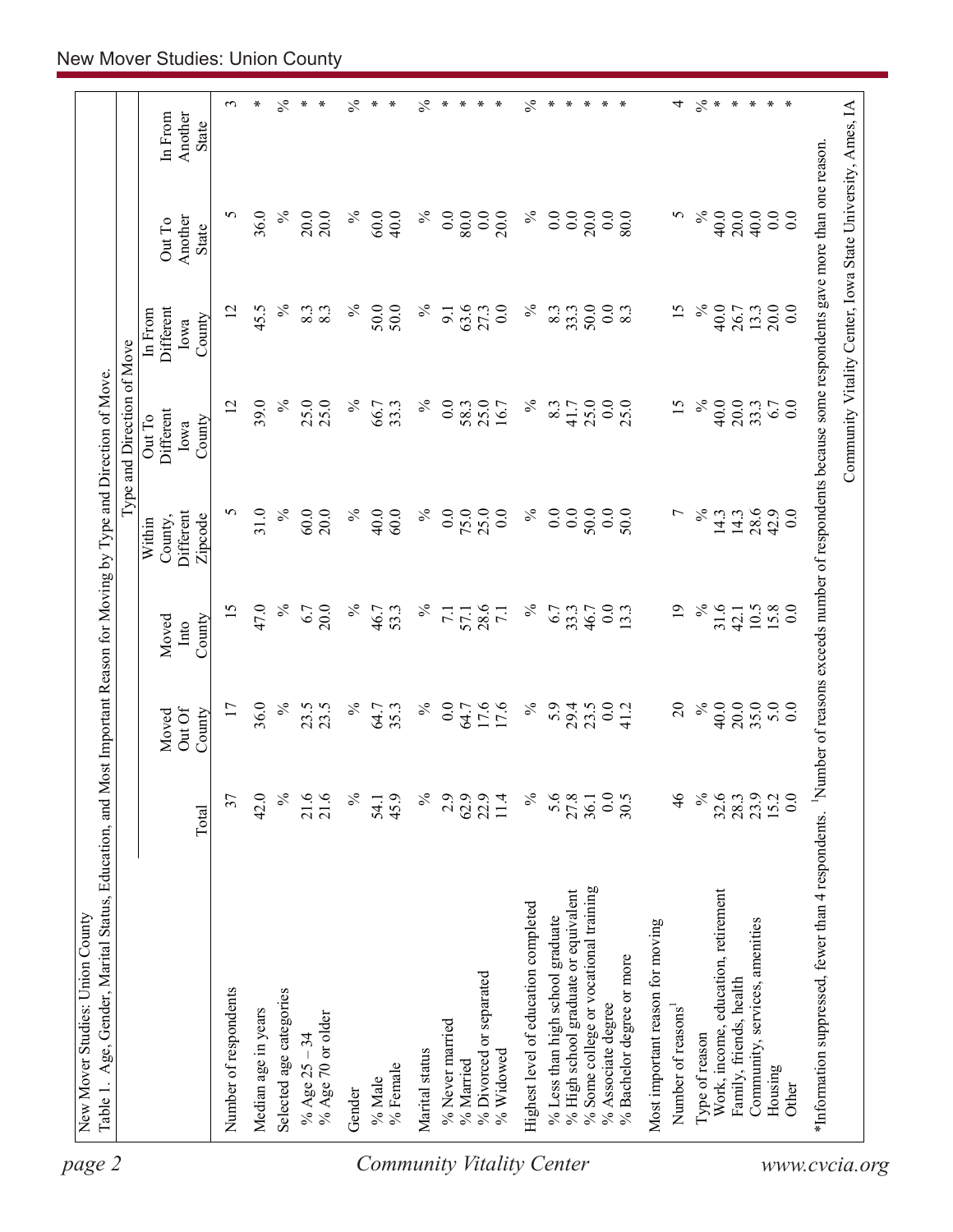| Another<br>In From<br>State<br>0.0<br>S<br>$%$ Yes<br>0.0<br>20.0<br>20.0<br>20.0<br>$20.0$<br>$20.0$<br>20.0<br>0.0<br>0.0<br>0.0<br>20.0<br>20.0<br>0.0<br>20.0<br>20.0<br>20.0<br>20.0<br>40.0<br>0.0<br>20.0<br>0.0<br>20.0<br>0.0<br>60.0<br>20.0<br>20.0<br>20.0<br>0.0<br>20.0<br>Another<br>Out To<br>State<br>12<br>0.0<br>0.0<br>33.3<br>$%$ Yes<br>18.2<br>$\overline{0}$ .<br>8.3<br>50.0<br>8.3<br>$\overline{0.0}$<br>33.3<br>16.7<br>8.3<br>50.0<br>33.3<br>41.7<br>33.3<br>16.7<br>8.3<br>6.7<br>Different<br>18.2<br>33.3<br>16.7<br>41.7<br>41.7<br>$8.\overline{3}$<br>8.3<br>$8.\overline{3}$<br>16.7<br>$\overline{9}$<br>16.7<br>In From<br>County<br>Iowa<br>$%$ Yes<br>0.0<br>25.0<br>25.0<br>25.0<br>25.0<br>0.0<br>$\overline{2}$<br>27.3<br>18.2<br>18.2<br>33.3<br>8.3<br>0.0<br>33.3<br>8.3<br>33.3<br>33.3<br>33.3<br>41.7<br>33.3<br>8.3<br>27.3<br>27.3<br>8.3<br>33.3<br>16.7<br>16.7<br>9.1<br>41.7<br>16.7<br>41.7<br>Different<br>Out To<br>County<br>Iowa<br>Respondents could respond "Yes" to more than one factor<br>25.0<br>50.0<br>$\%$ Yes<br>25.0<br>0.0<br>25.0<br>50.0<br>25.0<br>25.0<br>25.0<br>$25.0$<br>$25.0$<br>50.0<br>25.0<br>25.0<br>50.0<br>25.0<br>0.0<br>0.0<br>S<br>$0.0\,$<br>25.0<br>50.0<br>0.0<br>$_{0.0}$<br>$\overline{0.0}$<br>25.0<br>0.0<br>0.0<br>$\overline{0.0}$<br>50.0<br>$\overline{0.0}$<br>Different<br>Zipcode<br>County,<br>Within<br>0.0<br>20.0<br>20.0<br>15<br>$%$ Yes<br>0.0<br>0.0<br>6.7<br>40.0<br>60.0<br>40.0<br>33.3<br>13.3<br>14.3<br>14.3<br>13.3<br>53.3<br>6.7<br>46.7<br>26.7<br>46.7<br>13.3<br>20.0<br>14.3<br>35.7<br>33.3<br>46.7<br>26.7<br>6.7<br>$\overline{7.1}$<br>13.3<br>13.3<br>County<br>Moved<br>Into<br>18.8<br>0.0<br>25.0<br>17.6<br>5.9<br>5.9<br>23.5<br>$%$ Yes<br>20.0<br>31.3<br>25.0<br>11.8<br>29.4<br>29.4<br>23.5<br>17.6<br>6.3<br>17.6<br>29.4<br>35.3<br>23.5<br>23.5<br>29.4<br>29.4<br>41.2<br>11.8<br>35.3<br>11.8<br>23.5<br>$\overline{17}$<br>$\overline{0}$<br>Out Of<br>County<br>Moved<br>8.6<br>2.9<br>20.0<br>20.0<br>13.9<br>5.7<br>5.6<br>30.6<br>27.8<br>22.2<br>25.0<br>19.4<br>$278$<br>$8.3$<br>$5.6$<br>20.0<br>17.6<br>22.9<br>33.3<br>19.4<br>41.7<br>13.9<br>37<br>$\%$ Yes <sup>1</sup><br>18.2<br>36.1<br>36.1<br>36.1<br>36.1<br>Total<br>*Information suppressed, fewer than 4 respondents.<br>Live in desirable natural environment<br>Live someplace new, have fresh start<br>To be nearer siblings, other relatives<br>Job transfer by employer to location<br>To be nearer friends, acquaintances<br>Moved, commuted, same employer<br>Moved to look for new job or work<br>Retired from previous employment<br>Place easier find spouse or partner<br>Opportunities children to achieve<br>Find less congested place to live<br>Find arts, entertainment, cultural<br>Find better quality local schools<br>Have better internet, tv, phone<br>To live with spouse or partner<br>New job with new employer<br>Factors in Moving Decision<br>Find more exciting lifestyle<br>Have more ethnic diversity<br>Laid off from previous job<br>Have less ethnic diversity<br>Find simpler pace of life<br>More outdoor recreation<br>Change in marital status<br>lake care aging parents<br>Number of respondents<br>Find safer place to live<br>Lower cost of housing<br>To be nearer children<br>To be nearer parents<br>Have lower taxes<br>Decline in health<br><b>Community Vitality Center</b> |        | Factors in Moving Decision by Type and Direction of Move<br>Table 2. |  |  | Type and Direction of Move |  |            |
|--------------------------------------------------------------------------------------------------------------------------------------------------------------------------------------------------------------------------------------------------------------------------------------------------------------------------------------------------------------------------------------------------------------------------------------------------------------------------------------------------------------------------------------------------------------------------------------------------------------------------------------------------------------------------------------------------------------------------------------------------------------------------------------------------------------------------------------------------------------------------------------------------------------------------------------------------------------------------------------------------------------------------------------------------------------------------------------------------------------------------------------------------------------------------------------------------------------------------------------------------------------------------------------------------------------------------------------------------------------------------------------------------------------------------------------------------------------------------------------------------------------------------------------------------------------------------------------------------------------------------------------------------------------------------------------------------------------------------------------------------------------------------------------------------------------------------------------------------------------------------------------------------------------------------------------------------------------------------------------------------------------------------------------------------------------------------------------------------------------------------------------------------------------------------------------------------------------------------------------------------------------------------------------------------------------------------------------------------------------------------------------------------------------------------------------------------------------------------------------------------------------------------------------------------------------------------------------------------------------------------------------------------------------------------------------------------------------------------------------------------------------------------------------------------------------------------------------------------------------------------------------------------------------------------------------------------------------------------------------------------------------------------------------------------------------------------------------------------------------------------------------------------------------------------------------------------------------------------------------------------------------------------------------------------------------------------------------------------------------------------------------------------------------------------------------------------------|--------|----------------------------------------------------------------------|--|--|----------------------------|--|------------|
|                                                                                                                                                                                                                                                                                                                                                                                                                                                                                                                                                                                                                                                                                                                                                                                                                                                                                                                                                                                                                                                                                                                                                                                                                                                                                                                                                                                                                                                                                                                                                                                                                                                                                                                                                                                                                                                                                                                                                                                                                                                                                                                                                                                                                                                                                                                                                                                                                                                                                                                                                                                                                                                                                                                                                                                                                                                                                                                                                                                                                                                                                                                                                                                                                                                                                                                                                                                                                                                        |        |                                                                      |  |  |                            |  |            |
|                                                                                                                                                                                                                                                                                                                                                                                                                                                                                                                                                                                                                                                                                                                                                                                                                                                                                                                                                                                                                                                                                                                                                                                                                                                                                                                                                                                                                                                                                                                                                                                                                                                                                                                                                                                                                                                                                                                                                                                                                                                                                                                                                                                                                                                                                                                                                                                                                                                                                                                                                                                                                                                                                                                                                                                                                                                                                                                                                                                                                                                                                                                                                                                                                                                                                                                                                                                                                                                        |        |                                                                      |  |  |                            |  | $\epsilon$ |
|                                                                                                                                                                                                                                                                                                                                                                                                                                                                                                                                                                                                                                                                                                                                                                                                                                                                                                                                                                                                                                                                                                                                                                                                                                                                                                                                                                                                                                                                                                                                                                                                                                                                                                                                                                                                                                                                                                                                                                                                                                                                                                                                                                                                                                                                                                                                                                                                                                                                                                                                                                                                                                                                                                                                                                                                                                                                                                                                                                                                                                                                                                                                                                                                                                                                                                                                                                                                                                                        |        |                                                                      |  |  |                            |  | $%$ Yes    |
|                                                                                                                                                                                                                                                                                                                                                                                                                                                                                                                                                                                                                                                                                                                                                                                                                                                                                                                                                                                                                                                                                                                                                                                                                                                                                                                                                                                                                                                                                                                                                                                                                                                                                                                                                                                                                                                                                                                                                                                                                                                                                                                                                                                                                                                                                                                                                                                                                                                                                                                                                                                                                                                                                                                                                                                                                                                                                                                                                                                                                                                                                                                                                                                                                                                                                                                                                                                                                                                        |        |                                                                      |  |  |                            |  |            |
|                                                                                                                                                                                                                                                                                                                                                                                                                                                                                                                                                                                                                                                                                                                                                                                                                                                                                                                                                                                                                                                                                                                                                                                                                                                                                                                                                                                                                                                                                                                                                                                                                                                                                                                                                                                                                                                                                                                                                                                                                                                                                                                                                                                                                                                                                                                                                                                                                                                                                                                                                                                                                                                                                                                                                                                                                                                                                                                                                                                                                                                                                                                                                                                                                                                                                                                                                                                                                                                        |        |                                                                      |  |  |                            |  |            |
| ∗<br>∗<br>∗<br>Y.<br>∗<br>∗<br>∗<br>∗<br>∗<br>∗                                                                                                                                                                                                                                                                                                                                                                                                                                                                                                                                                                                                                                                                                                                                                                                                                                                                                                                                                                                                                                                                                                                                                                                                                                                                                                                                                                                                                                                                                                                                                                                                                                                                                                                                                                                                                                                                                                                                                                                                                                                                                                                                                                                                                                                                                                                                                                                                                                                                                                                                                                                                                                                                                                                                                                                                                                                                                                                                                                                                                                                                                                                                                                                                                                                                                                                                                                                                        |        |                                                                      |  |  |                            |  | ∗          |
|                                                                                                                                                                                                                                                                                                                                                                                                                                                                                                                                                                                                                                                                                                                                                                                                                                                                                                                                                                                                                                                                                                                                                                                                                                                                                                                                                                                                                                                                                                                                                                                                                                                                                                                                                                                                                                                                                                                                                                                                                                                                                                                                                                                                                                                                                                                                                                                                                                                                                                                                                                                                                                                                                                                                                                                                                                                                                                                                                                                                                                                                                                                                                                                                                                                                                                                                                                                                                                                        |        |                                                                      |  |  |                            |  |            |
|                                                                                                                                                                                                                                                                                                                                                                                                                                                                                                                                                                                                                                                                                                                                                                                                                                                                                                                                                                                                                                                                                                                                                                                                                                                                                                                                                                                                                                                                                                                                                                                                                                                                                                                                                                                                                                                                                                                                                                                                                                                                                                                                                                                                                                                                                                                                                                                                                                                                                                                                                                                                                                                                                                                                                                                                                                                                                                                                                                                                                                                                                                                                                                                                                                                                                                                                                                                                                                                        |        |                                                                      |  |  |                            |  |            |
|                                                                                                                                                                                                                                                                                                                                                                                                                                                                                                                                                                                                                                                                                                                                                                                                                                                                                                                                                                                                                                                                                                                                                                                                                                                                                                                                                                                                                                                                                                                                                                                                                                                                                                                                                                                                                                                                                                                                                                                                                                                                                                                                                                                                                                                                                                                                                                                                                                                                                                                                                                                                                                                                                                                                                                                                                                                                                                                                                                                                                                                                                                                                                                                                                                                                                                                                                                                                                                                        |        |                                                                      |  |  |                            |  |            |
|                                                                                                                                                                                                                                                                                                                                                                                                                                                                                                                                                                                                                                                                                                                                                                                                                                                                                                                                                                                                                                                                                                                                                                                                                                                                                                                                                                                                                                                                                                                                                                                                                                                                                                                                                                                                                                                                                                                                                                                                                                                                                                                                                                                                                                                                                                                                                                                                                                                                                                                                                                                                                                                                                                                                                                                                                                                                                                                                                                                                                                                                                                                                                                                                                                                                                                                                                                                                                                                        |        |                                                                      |  |  |                            |  |            |
|                                                                                                                                                                                                                                                                                                                                                                                                                                                                                                                                                                                                                                                                                                                                                                                                                                                                                                                                                                                                                                                                                                                                                                                                                                                                                                                                                                                                                                                                                                                                                                                                                                                                                                                                                                                                                                                                                                                                                                                                                                                                                                                                                                                                                                                                                                                                                                                                                                                                                                                                                                                                                                                                                                                                                                                                                                                                                                                                                                                                                                                                                                                                                                                                                                                                                                                                                                                                                                                        |        |                                                                      |  |  |                            |  |            |
|                                                                                                                                                                                                                                                                                                                                                                                                                                                                                                                                                                                                                                                                                                                                                                                                                                                                                                                                                                                                                                                                                                                                                                                                                                                                                                                                                                                                                                                                                                                                                                                                                                                                                                                                                                                                                                                                                                                                                                                                                                                                                                                                                                                                                                                                                                                                                                                                                                                                                                                                                                                                                                                                                                                                                                                                                                                                                                                                                                                                                                                                                                                                                                                                                                                                                                                                                                                                                                                        |        |                                                                      |  |  |                            |  |            |
|                                                                                                                                                                                                                                                                                                                                                                                                                                                                                                                                                                                                                                                                                                                                                                                                                                                                                                                                                                                                                                                                                                                                                                                                                                                                                                                                                                                                                                                                                                                                                                                                                                                                                                                                                                                                                                                                                                                                                                                                                                                                                                                                                                                                                                                                                                                                                                                                                                                                                                                                                                                                                                                                                                                                                                                                                                                                                                                                                                                                                                                                                                                                                                                                                                                                                                                                                                                                                                                        |        |                                                                      |  |  |                            |  |            |
|                                                                                                                                                                                                                                                                                                                                                                                                                                                                                                                                                                                                                                                                                                                                                                                                                                                                                                                                                                                                                                                                                                                                                                                                                                                                                                                                                                                                                                                                                                                                                                                                                                                                                                                                                                                                                                                                                                                                                                                                                                                                                                                                                                                                                                                                                                                                                                                                                                                                                                                                                                                                                                                                                                                                                                                                                                                                                                                                                                                                                                                                                                                                                                                                                                                                                                                                                                                                                                                        |        |                                                                      |  |  |                            |  |            |
|                                                                                                                                                                                                                                                                                                                                                                                                                                                                                                                                                                                                                                                                                                                                                                                                                                                                                                                                                                                                                                                                                                                                                                                                                                                                                                                                                                                                                                                                                                                                                                                                                                                                                                                                                                                                                                                                                                                                                                                                                                                                                                                                                                                                                                                                                                                                                                                                                                                                                                                                                                                                                                                                                                                                                                                                                                                                                                                                                                                                                                                                                                                                                                                                                                                                                                                                                                                                                                                        |        |                                                                      |  |  |                            |  |            |
|                                                                                                                                                                                                                                                                                                                                                                                                                                                                                                                                                                                                                                                                                                                                                                                                                                                                                                                                                                                                                                                                                                                                                                                                                                                                                                                                                                                                                                                                                                                                                                                                                                                                                                                                                                                                                                                                                                                                                                                                                                                                                                                                                                                                                                                                                                                                                                                                                                                                                                                                                                                                                                                                                                                                                                                                                                                                                                                                                                                                                                                                                                                                                                                                                                                                                                                                                                                                                                                        |        |                                                                      |  |  |                            |  |            |
|                                                                                                                                                                                                                                                                                                                                                                                                                                                                                                                                                                                                                                                                                                                                                                                                                                                                                                                                                                                                                                                                                                                                                                                                                                                                                                                                                                                                                                                                                                                                                                                                                                                                                                                                                                                                                                                                                                                                                                                                                                                                                                                                                                                                                                                                                                                                                                                                                                                                                                                                                                                                                                                                                                                                                                                                                                                                                                                                                                                                                                                                                                                                                                                                                                                                                                                                                                                                                                                        |        |                                                                      |  |  |                            |  |            |
|                                                                                                                                                                                                                                                                                                                                                                                                                                                                                                                                                                                                                                                                                                                                                                                                                                                                                                                                                                                                                                                                                                                                                                                                                                                                                                                                                                                                                                                                                                                                                                                                                                                                                                                                                                                                                                                                                                                                                                                                                                                                                                                                                                                                                                                                                                                                                                                                                                                                                                                                                                                                                                                                                                                                                                                                                                                                                                                                                                                                                                                                                                                                                                                                                                                                                                                                                                                                                                                        |        |                                                                      |  |  |                            |  |            |
|                                                                                                                                                                                                                                                                                                                                                                                                                                                                                                                                                                                                                                                                                                                                                                                                                                                                                                                                                                                                                                                                                                                                                                                                                                                                                                                                                                                                                                                                                                                                                                                                                                                                                                                                                                                                                                                                                                                                                                                                                                                                                                                                                                                                                                                                                                                                                                                                                                                                                                                                                                                                                                                                                                                                                                                                                                                                                                                                                                                                                                                                                                                                                                                                                                                                                                                                                                                                                                                        |        |                                                                      |  |  |                            |  |            |
|                                                                                                                                                                                                                                                                                                                                                                                                                                                                                                                                                                                                                                                                                                                                                                                                                                                                                                                                                                                                                                                                                                                                                                                                                                                                                                                                                                                                                                                                                                                                                                                                                                                                                                                                                                                                                                                                                                                                                                                                                                                                                                                                                                                                                                                                                                                                                                                                                                                                                                                                                                                                                                                                                                                                                                                                                                                                                                                                                                                                                                                                                                                                                                                                                                                                                                                                                                                                                                                        |        |                                                                      |  |  |                            |  |            |
|                                                                                                                                                                                                                                                                                                                                                                                                                                                                                                                                                                                                                                                                                                                                                                                                                                                                                                                                                                                                                                                                                                                                                                                                                                                                                                                                                                                                                                                                                                                                                                                                                                                                                                                                                                                                                                                                                                                                                                                                                                                                                                                                                                                                                                                                                                                                                                                                                                                                                                                                                                                                                                                                                                                                                                                                                                                                                                                                                                                                                                                                                                                                                                                                                                                                                                                                                                                                                                                        |        |                                                                      |  |  |                            |  |            |
|                                                                                                                                                                                                                                                                                                                                                                                                                                                                                                                                                                                                                                                                                                                                                                                                                                                                                                                                                                                                                                                                                                                                                                                                                                                                                                                                                                                                                                                                                                                                                                                                                                                                                                                                                                                                                                                                                                                                                                                                                                                                                                                                                                                                                                                                                                                                                                                                                                                                                                                                                                                                                                                                                                                                                                                                                                                                                                                                                                                                                                                                                                                                                                                                                                                                                                                                                                                                                                                        |        |                                                                      |  |  |                            |  |            |
|                                                                                                                                                                                                                                                                                                                                                                                                                                                                                                                                                                                                                                                                                                                                                                                                                                                                                                                                                                                                                                                                                                                                                                                                                                                                                                                                                                                                                                                                                                                                                                                                                                                                                                                                                                                                                                                                                                                                                                                                                                                                                                                                                                                                                                                                                                                                                                                                                                                                                                                                                                                                                                                                                                                                                                                                                                                                                                                                                                                                                                                                                                                                                                                                                                                                                                                                                                                                                                                        |        |                                                                      |  |  |                            |  |            |
|                                                                                                                                                                                                                                                                                                                                                                                                                                                                                                                                                                                                                                                                                                                                                                                                                                                                                                                                                                                                                                                                                                                                                                                                                                                                                                                                                                                                                                                                                                                                                                                                                                                                                                                                                                                                                                                                                                                                                                                                                                                                                                                                                                                                                                                                                                                                                                                                                                                                                                                                                                                                                                                                                                                                                                                                                                                                                                                                                                                                                                                                                                                                                                                                                                                                                                                                                                                                                                                        |        |                                                                      |  |  |                            |  |            |
|                                                                                                                                                                                                                                                                                                                                                                                                                                                                                                                                                                                                                                                                                                                                                                                                                                                                                                                                                                                                                                                                                                                                                                                                                                                                                                                                                                                                                                                                                                                                                                                                                                                                                                                                                                                                                                                                                                                                                                                                                                                                                                                                                                                                                                                                                                                                                                                                                                                                                                                                                                                                                                                                                                                                                                                                                                                                                                                                                                                                                                                                                                                                                                                                                                                                                                                                                                                                                                                        |        |                                                                      |  |  |                            |  |            |
|                                                                                                                                                                                                                                                                                                                                                                                                                                                                                                                                                                                                                                                                                                                                                                                                                                                                                                                                                                                                                                                                                                                                                                                                                                                                                                                                                                                                                                                                                                                                                                                                                                                                                                                                                                                                                                                                                                                                                                                                                                                                                                                                                                                                                                                                                                                                                                                                                                                                                                                                                                                                                                                                                                                                                                                                                                                                                                                                                                                                                                                                                                                                                                                                                                                                                                                                                                                                                                                        |        |                                                                      |  |  |                            |  |            |
|                                                                                                                                                                                                                                                                                                                                                                                                                                                                                                                                                                                                                                                                                                                                                                                                                                                                                                                                                                                                                                                                                                                                                                                                                                                                                                                                                                                                                                                                                                                                                                                                                                                                                                                                                                                                                                                                                                                                                                                                                                                                                                                                                                                                                                                                                                                                                                                                                                                                                                                                                                                                                                                                                                                                                                                                                                                                                                                                                                                                                                                                                                                                                                                                                                                                                                                                                                                                                                                        |        |                                                                      |  |  |                            |  |            |
|                                                                                                                                                                                                                                                                                                                                                                                                                                                                                                                                                                                                                                                                                                                                                                                                                                                                                                                                                                                                                                                                                                                                                                                                                                                                                                                                                                                                                                                                                                                                                                                                                                                                                                                                                                                                                                                                                                                                                                                                                                                                                                                                                                                                                                                                                                                                                                                                                                                                                                                                                                                                                                                                                                                                                                                                                                                                                                                                                                                                                                                                                                                                                                                                                                                                                                                                                                                                                                                        |        |                                                                      |  |  |                            |  |            |
|                                                                                                                                                                                                                                                                                                                                                                                                                                                                                                                                                                                                                                                                                                                                                                                                                                                                                                                                                                                                                                                                                                                                                                                                                                                                                                                                                                                                                                                                                                                                                                                                                                                                                                                                                                                                                                                                                                                                                                                                                                                                                                                                                                                                                                                                                                                                                                                                                                                                                                                                                                                                                                                                                                                                                                                                                                                                                                                                                                                                                                                                                                                                                                                                                                                                                                                                                                                                                                                        |        |                                                                      |  |  |                            |  |            |
|                                                                                                                                                                                                                                                                                                                                                                                                                                                                                                                                                                                                                                                                                                                                                                                                                                                                                                                                                                                                                                                                                                                                                                                                                                                                                                                                                                                                                                                                                                                                                                                                                                                                                                                                                                                                                                                                                                                                                                                                                                                                                                                                                                                                                                                                                                                                                                                                                                                                                                                                                                                                                                                                                                                                                                                                                                                                                                                                                                                                                                                                                                                                                                                                                                                                                                                                                                                                                                                        |        |                                                                      |  |  |                            |  |            |
|                                                                                                                                                                                                                                                                                                                                                                                                                                                                                                                                                                                                                                                                                                                                                                                                                                                                                                                                                                                                                                                                                                                                                                                                                                                                                                                                                                                                                                                                                                                                                                                                                                                                                                                                                                                                                                                                                                                                                                                                                                                                                                                                                                                                                                                                                                                                                                                                                                                                                                                                                                                                                                                                                                                                                                                                                                                                                                                                                                                                                                                                                                                                                                                                                                                                                                                                                                                                                                                        |        |                                                                      |  |  |                            |  |            |
|                                                                                                                                                                                                                                                                                                                                                                                                                                                                                                                                                                                                                                                                                                                                                                                                                                                                                                                                                                                                                                                                                                                                                                                                                                                                                                                                                                                                                                                                                                                                                                                                                                                                                                                                                                                                                                                                                                                                                                                                                                                                                                                                                                                                                                                                                                                                                                                                                                                                                                                                                                                                                                                                                                                                                                                                                                                                                                                                                                                                                                                                                                                                                                                                                                                                                                                                                                                                                                                        |        |                                                                      |  |  |                            |  |            |
|                                                                                                                                                                                                                                                                                                                                                                                                                                                                                                                                                                                                                                                                                                                                                                                                                                                                                                                                                                                                                                                                                                                                                                                                                                                                                                                                                                                                                                                                                                                                                                                                                                                                                                                                                                                                                                                                                                                                                                                                                                                                                                                                                                                                                                                                                                                                                                                                                                                                                                                                                                                                                                                                                                                                                                                                                                                                                                                                                                                                                                                                                                                                                                                                                                                                                                                                                                                                                                                        |        |                                                                      |  |  |                            |  |            |
| Community Vitality Center, Iowa State University, Ames, IA                                                                                                                                                                                                                                                                                                                                                                                                                                                                                                                                                                                                                                                                                                                                                                                                                                                                                                                                                                                                                                                                                                                                                                                                                                                                                                                                                                                                                                                                                                                                                                                                                                                                                                                                                                                                                                                                                                                                                                                                                                                                                                                                                                                                                                                                                                                                                                                                                                                                                                                                                                                                                                                                                                                                                                                                                                                                                                                                                                                                                                                                                                                                                                                                                                                                                                                                                                                             | page 3 |                                                                      |  |  |                            |  |            |
|                                                                                                                                                                                                                                                                                                                                                                                                                                                                                                                                                                                                                                                                                                                                                                                                                                                                                                                                                                                                                                                                                                                                                                                                                                                                                                                                                                                                                                                                                                                                                                                                                                                                                                                                                                                                                                                                                                                                                                                                                                                                                                                                                                                                                                                                                                                                                                                                                                                                                                                                                                                                                                                                                                                                                                                                                                                                                                                                                                                                                                                                                                                                                                                                                                                                                                                                                                                                                                                        |        |                                                                      |  |  |                            |  |            |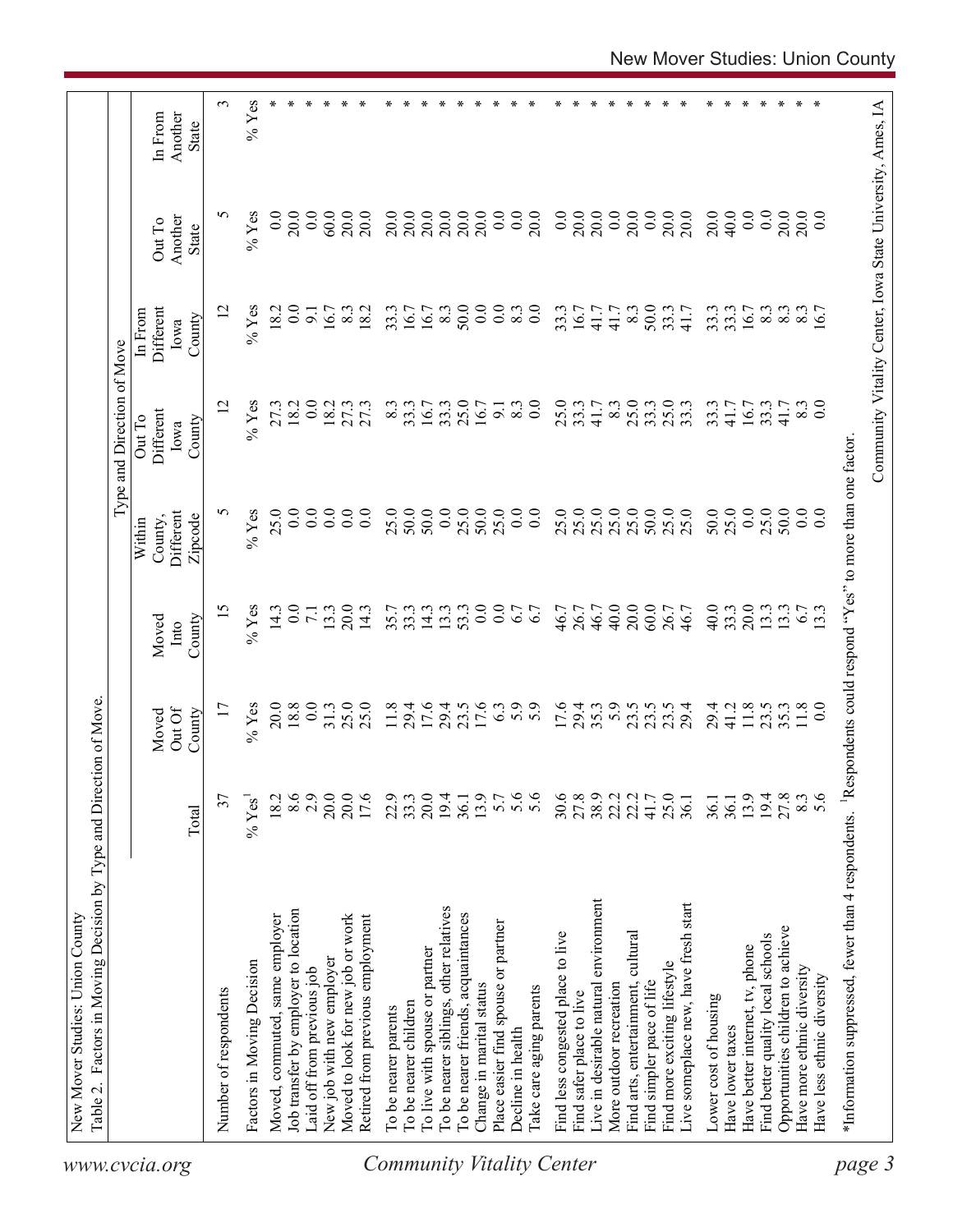| page 4                    | Table 3. Lived in Area Previously, Sources of Information, Ease of Finding Housing, and Household Income by Type and Direction of Move.<br>New Mover Studies: Union County |                      |                  |                |                      |                            |                      |                                                            |                         |
|---------------------------|----------------------------------------------------------------------------------------------------------------------------------------------------------------------------|----------------------|------------------|----------------|----------------------|----------------------------|----------------------|------------------------------------------------------------|-------------------------|
|                           |                                                                                                                                                                            |                      |                  |                |                      | Type and Direction of Move |                      |                                                            |                         |
|                           |                                                                                                                                                                            |                      | Moved            | Moved          | County,<br>Within    | Different<br>Out To        | Different<br>In From | Out To                                                     | In From                 |
|                           |                                                                                                                                                                            | Total                | Out Of<br>County | County<br>Into | Different<br>Zipcode | County<br>Iowa             | County<br>Iowa       | Another<br><b>State</b>                                    | Another<br><b>State</b> |
|                           | Number of respondents                                                                                                                                                      | 37                   | 17               | 15             | S                    | 12                         | 12                   | S                                                          | 3                       |
|                           | Previously had lived:                                                                                                                                                      | $%$ Yes              | $%$ Yes          | $%$ Yes        | $%$ Yes              | $%$ Yes                    | $%$ Yes              | $%$ Yes                                                    | $\%$ Yes                |
|                           | In current state                                                                                                                                                           | 82.9                 | 68.8             | 100.0          | 75.0                 | 90.9                       | 100.0                | 20.0                                                       |                         |
|                           | In current county                                                                                                                                                          | 38.2                 | 18.8             | 46.7           | $100.0$              | 27.3                       | 41.7                 | 0.0                                                        | ∗                       |
|                           | In or near current city/town                                                                                                                                               | 41.2                 | 18.8             | 60.0           | 66.7                 | 27.3                       | 50.0                 | 0.0                                                        |                         |
|                           | Used source of information for move                                                                                                                                        | $%$ Yes <sup>1</sup> | $%$ Yes          | $%$ Yes        | $%$ Yes              | $%$ Yes                    | $%$ Yes              | $\%$ Yes                                                   | $%$ Yes                 |
|                           | Internet                                                                                                                                                                   | 29.7                 | 29.4             | 40.0           | 0.0                  | 16.7                       | 41.7                 | $60.0$                                                     |                         |
|                           | IV, magazines, newspapers                                                                                                                                                  | 24.3                 | 11.8             | 40.0           | 20.0                 | 8.3                        | 33.3                 | 20.0                                                       |                         |
|                           | Current community resident                                                                                                                                                 | 16.2                 | 5.9              | 26.7           | 20.0                 | 0.0                        | 8.3                  | 20.0                                                       |                         |
|                           | Employer or co-workers                                                                                                                                                     | 16.2                 | 23.5             | 13.3           | 0.0                  | 25.0                       | 16.7                 | $20.0$<br>40.0                                             |                         |
|                           | Friends and acquaintances                                                                                                                                                  | 29.7                 | 17.6             | 46.7           | 20.0                 | 8.3                        | 41.7                 |                                                            |                         |
|                           | Family                                                                                                                                                                     | 51.4                 | 52.9             | 40.0           | 80.0                 | 58.3                       | 25.0                 | 40.0                                                       |                         |
| Community Vitality Center | Travel or vacation to new location<br>Attended school or college there                                                                                                     | 5.4<br>13.5          | 11.8<br>17.6     | 0.0<br>6.7     | 0.0<br>20.0          | 25.0<br>$8.\overline{3}$   | 0.0<br>8.3           | 20.0<br>0.0                                                |                         |
|                           | Ease of finding housing at new location                                                                                                                                    | $\%$                 | $\%$             | $\%$           | $\%$                 | $\%$                       | $\%$                 | $\%$                                                       | $\%$                    |
|                           | Very difficult (1)                                                                                                                                                         | $\overline{8.1}$     | 5.9              | 13.3           | 0.0                  | 8.3                        | 8.3                  | 0.0                                                        | ∗                       |
|                           | Somewhat difficult (2)                                                                                                                                                     | 16.2                 | 29.4             | 6.7            | 0.0                  | 25.0                       | 8.3                  | 40.0                                                       |                         |
|                           | $\widehat{\mathbb{C}}$<br>Neither difficult or easy                                                                                                                        | 16.2                 | 23.5             | 6.7            | 20.0                 | 16.7                       | 8.3                  | 40.0                                                       |                         |
|                           | Somewhat easy $(4)$                                                                                                                                                        | 29.7                 | 17.6             | 40.0           | 40.0                 | 25.0                       | 41.7                 | 0.0                                                        |                         |
|                           | Very easy $(5)$                                                                                                                                                            | 29.7                 | 23.5             | 33.3           | 40.0                 | 25.0                       | 33.3                 | 20.0                                                       | ∗                       |
|                           | - 5)<br>Average rating finding housing (1                                                                                                                                  | 3.57                 | 3.24             | 3.73           | 4.20                 | 3.33                       | 3.83                 | 3.00                                                       | ∗                       |
|                           | Household income for 2004                                                                                                                                                  | $\%$                 | $\%$             | $\%$           | $\%$                 | $\%$                       | $\%$                 | $\%$                                                       | $\%$                    |
|                           | Less than $$20,000(1)$                                                                                                                                                     | 25.0                 | 23.5             | 21.4           | 40.0                 | 33.3                       | 27.3                 | 0.0                                                        | ∗                       |
|                           | $$20,000 - $34,999$ (2)                                                                                                                                                    | 22.2                 | 23.5             | 21.4           | 20.0                 | 16.7                       | 18.2                 | 40.0                                                       | ∗                       |
|                           | $$35,000 - $49,999(3)$                                                                                                                                                     | 13.9                 | 5.9              | 28.6           | 0.0                  | 8.3                        | 27.3                 | 0.0                                                        | ∗                       |
|                           | $$50,000 - $69,999(4)$                                                                                                                                                     | 13.9                 | 11.8             | 14.3           | 20.0                 | 16.7                       | 9.1                  | 0.0                                                        | ∗                       |
|                           | $$70,000 - $99,999(5)$                                                                                                                                                     | 13.9                 | 17.6             | 14.3           | 0.0                  | 16.7                       | 18.2                 | 20.0                                                       |                         |
|                           | $$100,000 - $149,999(6)$                                                                                                                                                   | 8.3                  |                  | 0.0            | 0.0                  | 8.3                        | 0.0                  | 40.0                                                       | ∗                       |
|                           | \$150,000 or more (7)                                                                                                                                                      | 2.8                  | 0.0              | 0.0            | 20.0                 | $\overline{0}$ .           | 0.0                  | 0.0                                                        |                         |
|                           | Average income category $(1 - 7)$                                                                                                                                          | 3.06                 | 3.29             | 2.79           | 3.00                 | 2.92                       | 2.73                 | 4.20                                                       |                         |
|                           | *Information suppressed, fewer than 4 respondents. <sup>1</sup> Respondents could respond "Yes" to more than one source                                                    |                      |                  |                |                      |                            |                      |                                                            |                         |
| www.cvcia.org             |                                                                                                                                                                            |                      |                  |                |                      |                            |                      | Community Vitality Center, Iowa State University, Ames, IA |                         |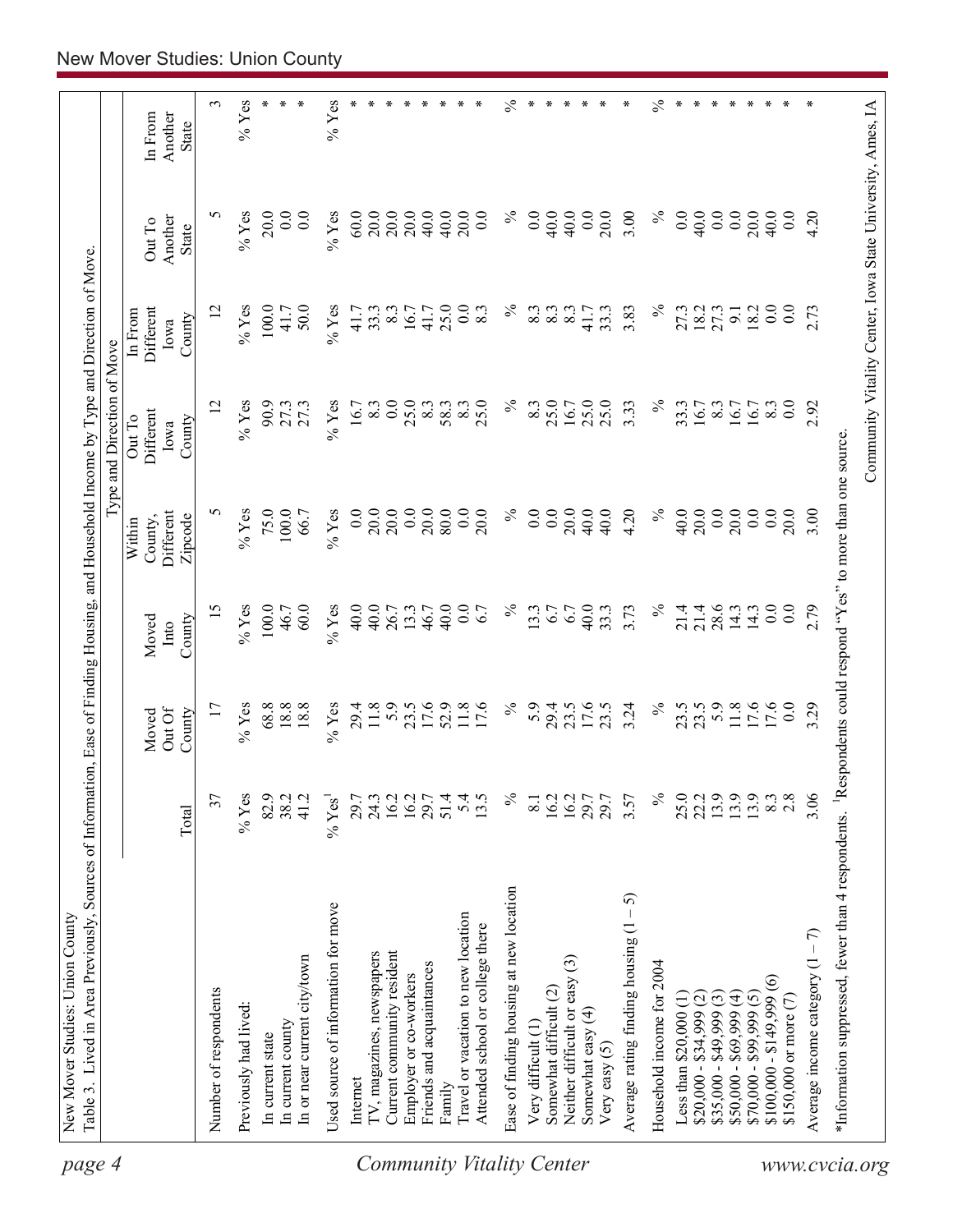|                           |                                                                   |                                             |                            |                         |                                           | ction with Previous and Current Locations, and Doing Move Over Again by Type and Direction of Move<br>Type and Direction of Move |                                        |                                   |                             |
|---------------------------|-------------------------------------------------------------------|---------------------------------------------|----------------------------|-------------------------|-------------------------------------------|----------------------------------------------------------------------------------------------------------------------------------|----------------------------------------|-----------------------------------|-----------------------------|
| www.cvcia.org             |                                                                   | Total                                       | Out Of<br>Moved<br>County  | Moved<br>County<br>Into | Different<br>Zipcode<br>County,<br>Within | Different<br>Out To<br>County<br>Iowa                                                                                            | Different<br>In From<br>County<br>Iowa | Another<br>Out To<br><b>State</b> | Another<br>In From<br>State |
|                           | Number of respondents                                             | 37                                          | 17                         | 15                      | 5                                         | 12                                                                                                                               | 12                                     | 5                                 | $\sim$                      |
|                           | Current location income compared with<br>previous location income | $\%$                                        | $\%$                       | $\%$                    | $\%$                                      | $\%$                                                                                                                             | $\%$                                   | $\%$                              | $\lesssim$                  |
|                           |                                                                   |                                             |                            |                         |                                           |                                                                                                                                  |                                        |                                   | ∗                           |
|                           | Significantly lower income (1)<br>Somewhat lower income (2)       | 2.8<br>$8.\overline{3}$                     | 0.0                        | 7.1<br>$\overline{7.1}$ | $\overline{0}$ .<br>0.0                   | $\overline{0.0}$<br>16.7                                                                                                         | 0.0<br>9.1                             | 0.0<br>0.0                        | ∗                           |
|                           | About same income (3)                                             | 47.2                                        |                            | 50.0                    | 60.0                                      | 41.7                                                                                                                             |                                        | 40.0                              | ∗                           |
|                           | Somewhat higher income $(4)$                                      | 33.3                                        | $11.8$<br>$41.3$<br>$35.3$ | 28.6                    | 40.0                                      | 41.7                                                                                                                             | 54.5                                   | 20.0                              | ∗                           |
|                           | Significantly higher income $(5)$                                 | 8.3                                         | 11.8                       | $\overline{7.1}$        | 0.0                                       | 0.0                                                                                                                              | $\overline{9}$ .                       | 40.0                              | ∗                           |
|                           | $-5$<br>Average comparison income (1                              | 3.36                                        | 3.47                       | 3.21                    | 3.40                                      | 3.25                                                                                                                             | 3.27                                   | 4.00                              | ∗                           |
| Community Vitality Center | Satisfaction with previous location                               | $\%$                                        | $\%$                       | $\%$                    | $\%$                                      | $\%$                                                                                                                             | $\%$                                   | $\%$                              | $\frac{5}{6}$               |
|                           | Very dissatisfied (1                                              |                                             |                            | 0.0                     | 20.0                                      | 16.7                                                                                                                             | 0.0                                    | 20.0                              | ∗                           |
|                           | Somewhat dissatisfied (2)                                         | $\begin{array}{c} 10.8 \\ 10.8 \end{array}$ | 17.6                       | 13.3                    | 0.0                                       | 16.7                                                                                                                             | 16.7                                   | 0.0                               | ∗                           |
|                           | Neither dissatisfied or satisfied (3)                             | 13.5                                        | 17.6                       | 6.7                     | 20.0                                      | 16.7                                                                                                                             | 8.3                                    | 20.0                              | ∗                           |
|                           | Somewhat satisfied (4)                                            | 29.7                                        | 29.4                       | 33.3                    | 20.0                                      | 33.3                                                                                                                             | 25.0                                   | 20.0                              | $\ast$                      |
|                           | Very satisfied (5)                                                | 35.1                                        | 23.5                       | 46.7                    | 40.0                                      | 16.7                                                                                                                             | 50.0                                   | 40.0                              | $\ast$                      |
|                           | Average satisfaction previous $(1 - 5)$                           | 3.68                                        | 3.29                       | 4.13                    | 3.60                                      | 3.17                                                                                                                             | 4.08                                   | 3.60                              | ∗                           |
|                           | Satisfaction with current location                                | $\%$                                        | $\%$                       | $\%$                    | $\%$                                      | $\%$                                                                                                                             | $\%$                                   | $\%$                              | $\%$                        |
|                           | Very dissatisfied (1)                                             | 8.1                                         | 5.9                        | 13.3                    | $\overline{0}$ .                          | 8.3                                                                                                                              | 16.7                                   | 0.0                               | ∗                           |
|                           | Somewhat dissatisfied (2)                                         | $10.8\,$                                    |                            | 6.7                     | 20.0                                      | 16.7                                                                                                                             | 0.0                                    | 0.0                               | ∗                           |
|                           | Neither dissatisfied or satisfied (3)                             | $10.8\,$                                    | $11.8$<br>11.8             | 13.3                    | $0.0\,$                                   | 0.0                                                                                                                              | 8.3                                    | 40.0                              | ∗                           |
|                           | Somewhat satisfied (4)                                            | 32.4                                        | $23.5$<br>47.1             | 40.0                    | 40.0                                      | 25.0                                                                                                                             | 41.7                                   | 20.0                              | ∗                           |
|                           | Very satisfied (5)                                                | 37.8                                        |                            | 26.7                    | 40.0                                      | 50.0                                                                                                                             | 33.3                                   | 40.0                              | ∗                           |
|                           | 5<br>Average satisfaction current (1 -                            | 3.81                                        | 3.94                       | 3.60                    | 4.00                                      | 3.92                                                                                                                             | 3.75                                   | 4.00                              | ∗                           |
|                           | Would do move over again                                          | $\%$                                        | $\%$                       | $\%$                    | $\%$                                      | $\%$                                                                                                                             | $\%$                                   | $\%$                              | $\%$                        |
|                           | Definitely not (1)                                                | 2.7                                         | $\overline{0.0}$           | 6.7                     | 0.0                                       | 0.0                                                                                                                              | 0.0                                    | 0.0                               | ∗                           |
|                           | Probably not (2)                                                  | 8.1                                         |                            | 6.7                     | 0.0                                       | 16.7                                                                                                                             | 8.3                                    | 0.0                               | ∗                           |
|                           | Undecided $(3)$                                                   | 13.5                                        | $11.8$<br>11.8             | 13.3                    | 20.0                                      | 8.3                                                                                                                              | 8.3                                    | 20.0                              | $\ast$                      |
|                           | Probably yes (4)                                                  | $32.4$<br>$43.2$                            | 29.4                       | 33.3                    | 40.0                                      | 25.0                                                                                                                             | 33.3                                   | 40.0                              | ∗                           |
|                           | Definitely yes (5)                                                |                                             | 47.1                       | 40.0                    | 40.0                                      | 50.0                                                                                                                             | 50.0                                   | 40.0                              | ∗                           |
|                           | Average rating do move over $(1 - 5)$                             | 4.05                                        | 4.12                       | 3.93                    | 4.20                                      | 4.08                                                                                                                             | 4.25                                   | 4.20                              |                             |
| page 5                    | *Information suppressed, fewer than 4 respondents                 |                                             |                            |                         |                                           |                                                                                                                                  |                                        |                                   |                             |
|                           |                                                                   |                                             |                            |                         |                                           | Community Vitality Center, Iowa State University, Ames, IA                                                                       |                                        |                                   |                             |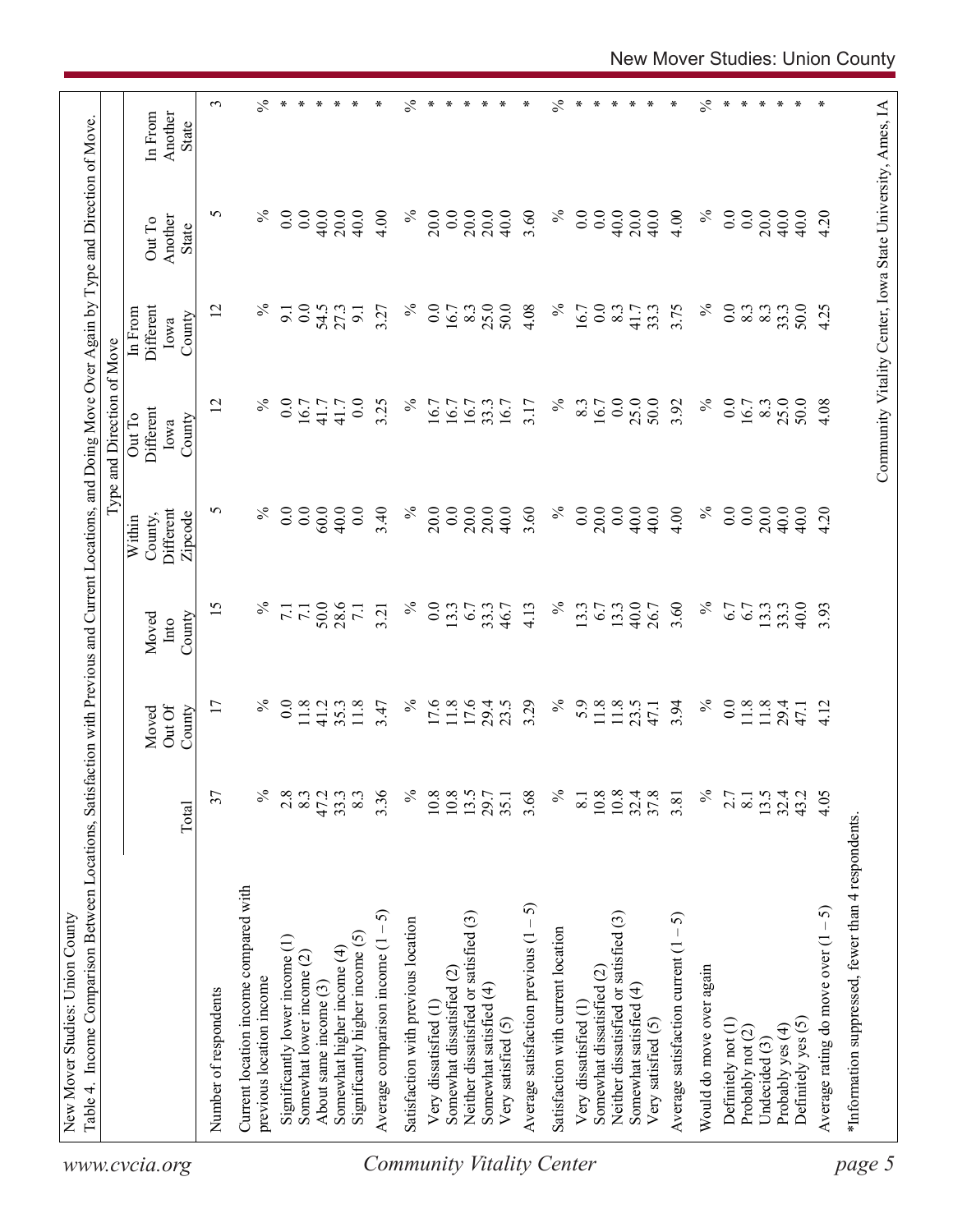|                                                       |                  |                 |               |                                                 | Type and Direction of Move  |                              |                                                            |                    |
|-------------------------------------------------------|------------------|-----------------|---------------|-------------------------------------------------|-----------------------------|------------------------------|------------------------------------------------------------|--------------------|
|                                                       |                  | Out Of<br>Moved | Moved<br>Into | Different<br>County,<br>Within                  | Different<br>Out To<br>Iowa | Different<br>In From<br>Iowa | Another<br>Out To                                          | Another<br>In From |
|                                                       | Total            | County          | County        | Zipcode                                         | County                      | County                       | State                                                      | <b>State</b>       |
| Number of respondents                                 | 737              | 327             | 366           | 85                                              | 206                         | 207                          | 121                                                        | 159                |
| Median age in years                                   | 46.0             | 42.0            | 48.0          | 45.0                                            | 43.0                        | 44.0                         | 41.0                                                       | 53.5               |
| Selected age categories                               | $\frac{5}{6}$    | $\%$            | $\%$          | $\%$                                            | $\%$                        | $\%$                         | $\%$                                                       | $\%$               |
| % Age 70 or older<br>% Age $25 - 34$                  | 21.3<br>13.2     | 22.0<br>9.8     | 18.9<br>14.5  | 20.0<br>24.7                                    | 20.9<br>10.2                | 12.6<br>21.7                 | 24.0<br>9.1                                                | 17.0<br>15.1       |
| Gender                                                | $\%$             | $\%$            | $\%$          | $\%$                                            | $\%$                        | $\%$                         | $\%$                                                       | $\%$               |
| $\%$ Male                                             | 54.5             |                 | 50.4          |                                                 | 54.6                        | 46.1                         | 63.0                                                       | 56.1               |
| % Female                                              | 45.5             | 57.7<br>42.3    | 49.6          | 54.8<br>45.2                                    | 45.4                        | 53.9                         | 37.0                                                       | 43.9               |
| Marital status                                        | $\%$             | $\%$            | $\%$          | $\%$                                            | $\%$                        | $\%$                         | $\%$                                                       | $\%$               |
| % Never married                                       | 12.0             | 15.8            | 8.6           | 10.7                                            | 13.8                        | 10.8                         | 19.3                                                       | 5.7                |
| % Married                                             | 62.4             | 61.8            | 61.9<br>20.5  | 64.3                                            | 16.8<br>60.1                | 25.0<br>57.4                 | 64.7                                                       | 67.7               |
| % Divorced or separated<br>% Widowed                  | 16.3<br>9.4      | 9.0<br>13.3     | 9.1           | 14.3<br>10.7                                    | 9.4                         | 6.9                          | 7.6<br>8.4                                                 | 14.5<br>12.0       |
| Highest level of education completed                  | $\%$             | $\%$            | $\%$          | $\%$                                            | $\%$                        | $\%$                         | $\%$                                                       | $\%$               |
| % Less than high school graduate                      | $\overline{5.1}$ | 5.8             | $\frac{1}{4}$ | 7.2                                             | 6.8                         | $3.\overline{5}$             | 4.2                                                        | 5.0                |
| % High school graduate or equivalent                  | 17.3             | 16.7            | 16.3          | 25.0                                            | 20.0                        | 17.6                         | $11.0$ $\,$                                                | $14.6$<br>31.6     |
| % Some college or vocational training                 | 28.3             | 26.0            | 30.3          | 28.6                                            | 31.2                        | 29.3                         | 16.9                                                       |                    |
| % Bachelor degree or more<br>% Associate degree       | 10.6<br>38.8     | 11.8            | 10.7<br>38.5  | 29.8<br>6.6                                     | 12.7<br>29.3                | 12.7<br>37.0                 | 57.6<br>10.2                                               | 8.2<br>40.5        |
| Most important reason for moving                      |                  |                 |               |                                                 |                             |                              |                                                            |                    |
| Number of reasons                                     | 1,011            | 458             | 498           | 115                                             | 289                         | 288                          | 169                                                        | 210                |
| Type of reason                                        | $\%$             | $\%$            | $\%$          | $\%$                                            | $\%$                        | $\%$                         | $\%$                                                       | $\%$               |
| Work, income, retirement, education                   | 38.4             | 47.2            | 36.5          | 15.7                                            | 45.0                        | 36.1                         | 50.9                                                       | 37.1               |
| Family, friends, health                               | 22.3             | 18.1            | 27.5          | 13.9                                            | 20.8                        | 23.3                         | 13.6                                                       | 33.3               |
| Community, services, amenities                        | 22.0             | 22.0            | 21.9          | 19.1                                            | 18.0                        | 21.2                         | 29.0                                                       | 22.9               |
| Housing<br>Other                                      | 1.6<br>15.7      | $10.5$<br>2.2   | 12.4<br>1.6   | 50.4<br>$_{0.0}$                                | $13.8$<br>2.3               | 17.0<br>2.3                  | 4.7<br>1.8                                                 | 0.5<br>62          |
|                                                       |                  |                 |               |                                                 |                             |                              |                                                            |                    |
| Number of reasons exceeds number of respondents becan |                  |                 |               | use some respondents gave more than one reason. |                             |                              | Community Vitality Center, Iowa State University, Ames, IA |                    |
|                                                       |                  |                 |               |                                                 |                             |                              |                                                            |                    |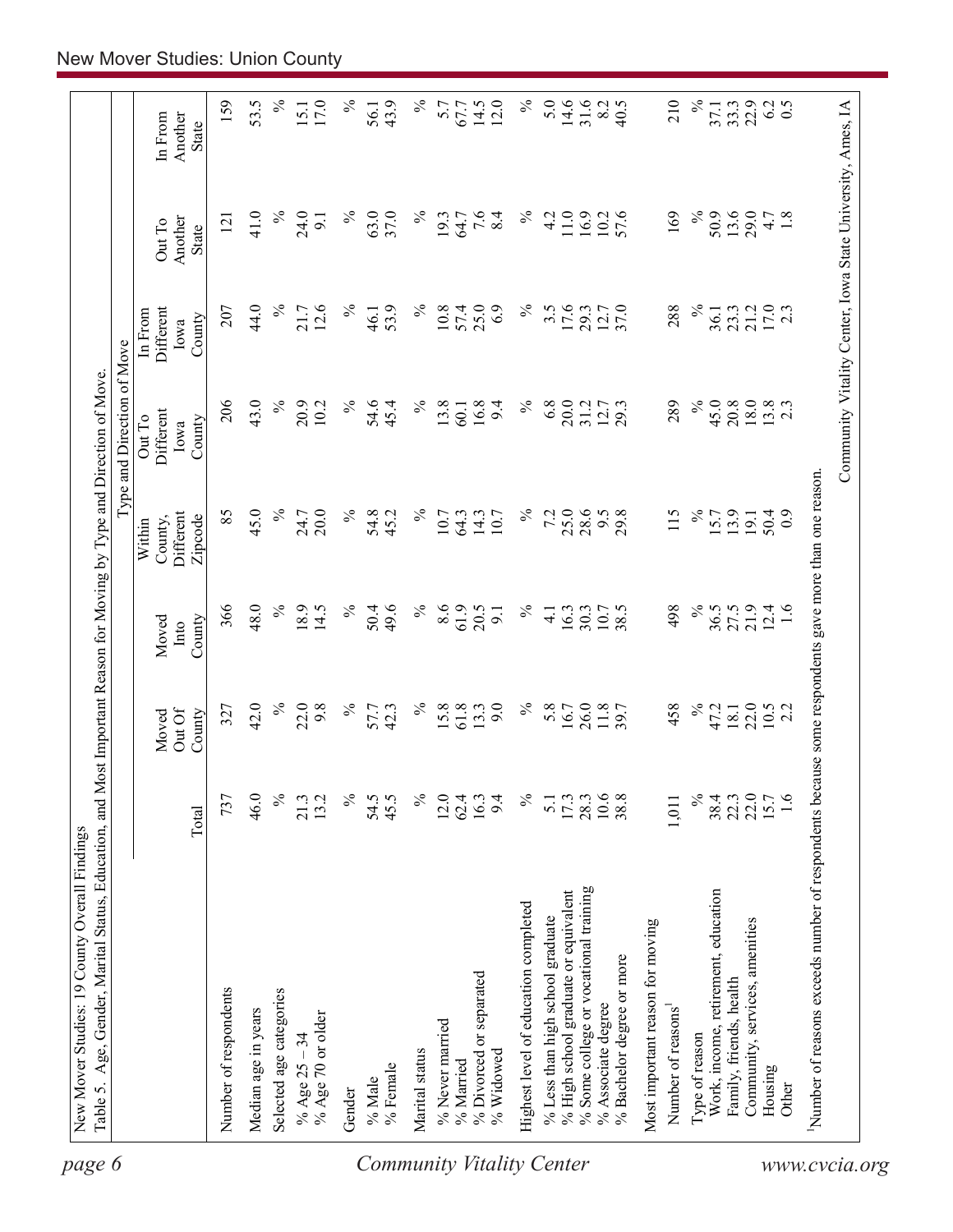| Live in desirable natural environment<br>To be nearer siblings, other relatives<br>Job transfer by employer to location<br>To be nearer friends, acquaintances<br>Moved, commuted, same employer<br>Moved to look for new job or work<br>Retired from previous employment<br>Place easier find spouse or partner<br>Find less congested place to live<br>To live with spouse or partner<br>New job with new employer<br>Factors in Moving Decision<br>Laid off from previous job<br>More outdoor recreation<br>Change in marital status<br>Take care aging parents<br>Number of respondents<br>Find safer place to live<br>To be nearer children<br>To be nearer parents<br>Decline in health | 7.6<br>4.9<br>15.0<br>29.6<br>$7.9$<br>14.4<br>30.5<br>13.2<br>10.4<br>5.9<br>35.8<br>29.3<br>14.2<br>26.7<br>16.5<br>23.7<br>20.1<br>28.2<br>26.1<br>737<br>$\%$ Yes'<br>Total | 7.6<br>$%$ Yes<br>12.6<br>9.8<br>$\overline{7}$ .9<br>$15.5$<br>26.6<br>29.3<br>15.2<br>29.9<br>$34.3$<br>19.4<br>21.0<br>12.7<br>327<br>21.3<br>12.1<br>$\overline{51}$<br>28.3<br>$\overline{111}$<br>Out Of<br>County<br>Moved | $%$ Yes<br>3.4<br>16.9<br>32.6<br>35.9<br>366<br>15.9<br>30.5<br>38.4<br>4.2<br>11.5<br>$\overline{7.6}$<br>39.2<br>43.5<br>13.3<br>22.3<br>14.3<br>13.3<br>31.7<br>$\overline{7.1}$<br>24.7<br>County<br>Moved<br>Into | $\overline{0.0}$<br>3.8<br>85<br>28.8<br>5.0<br>7.5<br>21.5<br>16.0<br>18.5<br>25.9<br>Different<br>$%$ Yes<br>$\frac{1}{3}$<br>12.2<br>16.5<br>3.7<br>1.2<br>22.2<br>11.1<br>12.3<br>27.2<br>Zipcode<br>County,<br>Within | Type and Direction of Move<br>206<br>17.6<br>12.6<br>$\frac{6}{4}$ .5<br>20.6<br>31.0<br>$%$ Yes<br>$7.8\,$<br>15.0<br>10.8<br>9.6<br>21.3<br>24.2<br>$8.\overline{3}$<br>19.7<br>24.4<br>24.7<br>30.7<br>16.7<br>29.7<br>Different<br>Out To<br>County<br>Iowa | 34.8<br>16.0<br>30.0<br>$%$ Yes<br>18.8<br>$\frac{0}{4}$<br>13.6<br>14.6<br>30.2<br>19.0<br>34.3<br>5.500<br>32.3<br>43.8<br>207<br>$\overline{3}$ .<br>25.6<br>19.7<br>Different<br>36.1<br>In From<br>County<br>Iowa | Another<br>Out To<br><b>State</b> |
|-----------------------------------------------------------------------------------------------------------------------------------------------------------------------------------------------------------------------------------------------------------------------------------------------------------------------------------------------------------------------------------------------------------------------------------------------------------------------------------------------------------------------------------------------------------------------------------------------------------------------------------------------------------------------------------------------|---------------------------------------------------------------------------------------------------------------------------------------------------------------------------------|-----------------------------------------------------------------------------------------------------------------------------------------------------------------------------------------------------------------------------------|-------------------------------------------------------------------------------------------------------------------------------------------------------------------------------------------------------------------------|----------------------------------------------------------------------------------------------------------------------------------------------------------------------------------------------------------------------------|-----------------------------------------------------------------------------------------------------------------------------------------------------------------------------------------------------------------------------------------------------------------|------------------------------------------------------------------------------------------------------------------------------------------------------------------------------------------------------------------------|-----------------------------------|
| Find arts, entertainment, cultural<br>Find simpler pace of life                                                                                                                                                                                                                                                                                                                                                                                                                                                                                                                                                                                                                               | 23.7<br>36.8<br>22.4                                                                                                                                                            | 25.2<br>36.1                                                                                                                                                                                                                      | 15.8<br>49.6                                                                                                                                                                                                            | 6.2<br>24.7                                                                                                                                                                                                                | 30.0<br>28.1                                                                                                                                                                                                                                                    | 16.9<br>44.8                                                                                                                                                                                                           |                                   |
| Live someplace new, have fresh start<br>Find more exciting lifestyle<br>Lower cost of housing                                                                                                                                                                                                                                                                                                                                                                                                                                                                                                                                                                                                 | 41.4<br>31.7                                                                                                                                                                    | 31.3<br>39.5<br>20.1                                                                                                                                                                                                              | 41.5<br>43.2<br>$17.7\,$                                                                                                                                                                                                | 8.6<br>32.9<br>37.0                                                                                                                                                                                                        | 25.0<br>26.3<br>38.2                                                                                                                                                                                                                                            | 43.8<br>35.3<br>21.4                                                                                                                                                                                                   |                                   |
| Have better internet, tv, phone<br>Have lower taxes                                                                                                                                                                                                                                                                                                                                                                                                                                                                                                                                                                                                                                           | 25.5<br>8.3                                                                                                                                                                     | $18.6$<br>12.4                                                                                                                                                                                                                    | 34.0<br>6.2                                                                                                                                                                                                             | 15.9<br>$\overline{13}$                                                                                                                                                                                                    | $11.6$<br>18.5                                                                                                                                                                                                                                                  | $8.\overline{5}$<br>30.3                                                                                                                                                                                               |                                   |
| Opportunities children to achieve<br>Find better quality local schools                                                                                                                                                                                                                                                                                                                                                                                                                                                                                                                                                                                                                        | 14.0<br>19.3                                                                                                                                                                    | 20.7<br>12.1                                                                                                                                                                                                                      | 19.2<br>17.3                                                                                                                                                                                                            | 8.6<br>14.8                                                                                                                                                                                                                | 20.8<br>13.7                                                                                                                                                                                                                                                    | 16.6<br>19.0                                                                                                                                                                                                           |                                   |
| Have more ethnic diversity<br>Have less ethnic diversity                                                                                                                                                                                                                                                                                                                                                                                                                                                                                                                                                                                                                                      | $4\overline{4}$<br>10.3                                                                                                                                                         | $16.9$<br>2.6                                                                                                                                                                                                                     | 5.9                                                                                                                                                                                                                     | $1.2$<br>3.7                                                                                                                                                                                                               | 9.6<br>$\overline{3.1}$                                                                                                                                                                                                                                         | $7.0\,$<br>4.0                                                                                                                                                                                                         |                                   |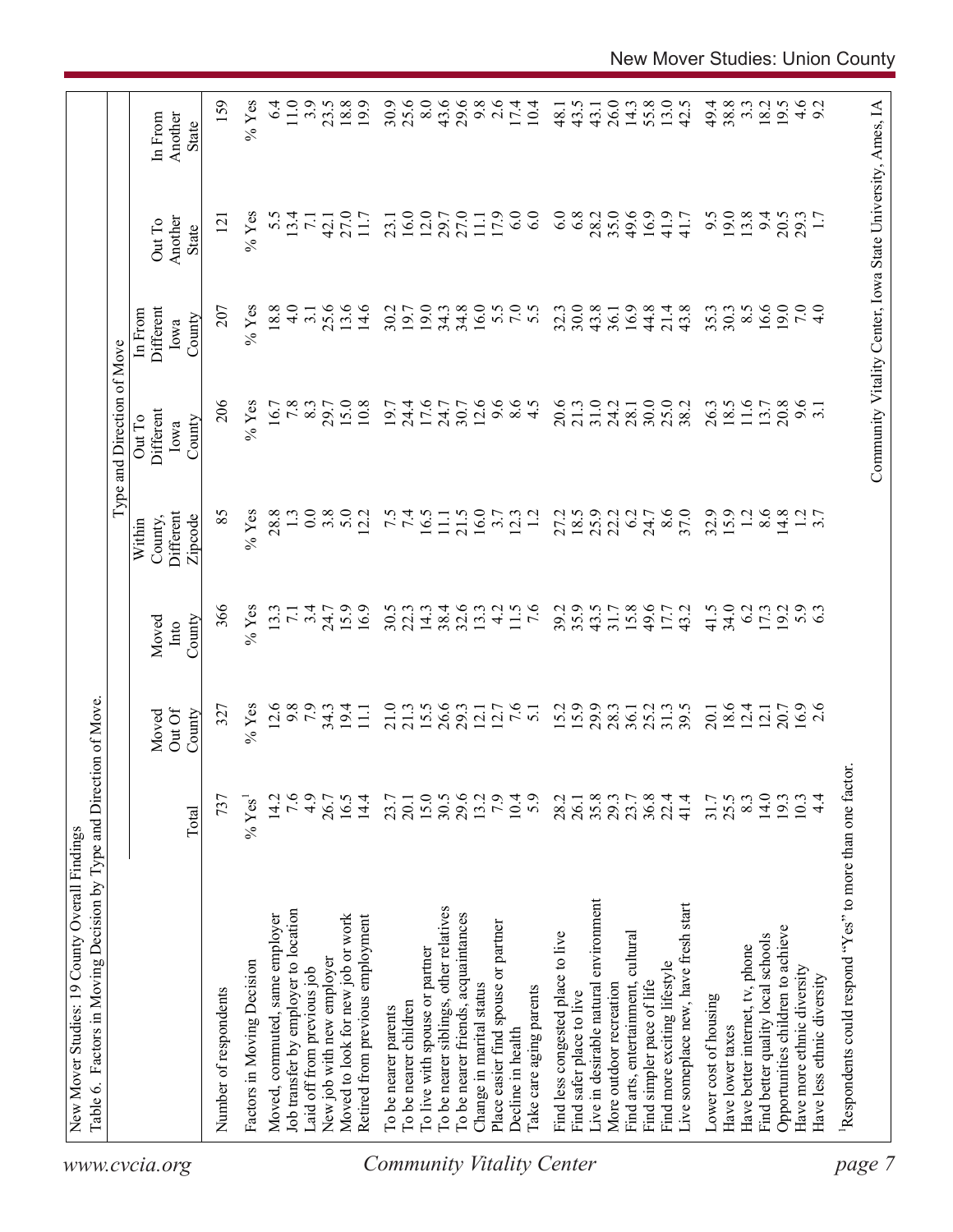| page 8                           | Table 7. Lived in Area Previously, Sources of Information, Ease of Finding Housing, and Household Income by Type and Direction of Move |                      |                           |                         |                                           | Type and Direction of Move                                 |                                        |                            |                                    |
|----------------------------------|----------------------------------------------------------------------------------------------------------------------------------------|----------------------|---------------------------|-------------------------|-------------------------------------------|------------------------------------------------------------|----------------------------------------|----------------------------|------------------------------------|
|                                  |                                                                                                                                        | Total                | Out Of<br>County<br>Moved | County<br>Moved<br>Into | Different<br>Zipcode<br>County,<br>Within | Different<br>Out To<br>County<br>Iowa                      | Different<br>In From<br>County<br>Iowa | Another<br>Out To<br>State | Another<br>In From<br><b>State</b> |
|                                  |                                                                                                                                        |                      |                           |                         |                                           |                                                            |                                        |                            |                                    |
|                                  | Number of respondents                                                                                                                  | 737                  | 327                       | 366                     | 85                                        | 206                                                        | 207                                    | $\overline{121}$           | 159                                |
|                                  | Previously had lived:                                                                                                                  | $%$ Yes              | $%$ Yes                   | $\%$ Yes                | $%$ Yes                                   | $%$ Yes                                                    | $%$ Yes                                | $\%$ Yes                   | $\%$ Yes                           |
|                                  | In current state                                                                                                                       | 77.2                 | 73.9                      | 77.6                    | 97.5                                      | 95.5                                                       | 96.9                                   | 36.8                       | 53.5                               |
|                                  | In current county                                                                                                                      | 38.6                 | 28.3                      | 34.3                    | 100.0                                     | 33.9                                                       | 36.5                                   | 31.5                       | 33.9                               |
|                                  | In or near current city/town                                                                                                           | 34.2                 | 28.5                      | 32.3                    | 69.9                                      | 34.0                                                       | 35.6                                   | 18.7                       | 27.9                               |
|                                  | Used source of information for move                                                                                                    | $%$ Yes <sup>1</sup> | $%$ Yes                   | $\%$ Yes                | $\%$ Yes                                  | $%$ Yes                                                    | $%$ Yes                                | $%$ Yes                    | $\%$ Yes                           |
|                                  | Internet                                                                                                                               | 31.2                 | 35.2                      | 30.3                    | 14.1                                      | 26.7                                                       | 24.6                                   | 49.6                       | 37.7                               |
|                                  | TV, magazines, newspapers                                                                                                              | 22.3                 | 24.8                      | 20.5                    | 20.0                                      | 22.8                                                       | 22.7                                   | 28.1                       | 17.6                               |
|                                  | Current community resident                                                                                                             | 22.0                 | 21.4                      | 23.0                    | 18.8                                      | 19.4                                                       | 20.8                                   |                            | 25.8                               |
|                                  | Employer or co-workers                                                                                                                 | 23.6                 | 26.3                      | 23.5                    | 16.5                                      | 25.2                                                       | 24.2                                   | $24.8$<br>28.1             | 22.6                               |
|                                  | Friends and acquaintances                                                                                                              | 36.6                 | 39.4                      | 35.0                    | 34.1                                      | 36.4                                                       | 38.6                                   | 44.6                       | 30.2                               |
|                                  | Family                                                                                                                                 | 41.2                 | 37.0                      | 44.0                    | 42.4                                      | 37.4                                                       | 41.5                                   | 36.4                       | 47.2                               |
|                                  | Travel or vacation to new location                                                                                                     | 14.2                 | 15.6                      | 15.8                    | $\overline{24}$                           | 10.2                                                       | 12.6                                   | 24.8                       | 20.1                               |
|                                  | Attended school or college there                                                                                                       | 6.9                  | $7.0\,$                   | 6.3                     | $\overline{7.1}$                          | $7\overline{3}$                                            | 3.9                                    | 6.6                        | 9.4                                |
| <b>Community Vitality Center</b> | Ease of finding housing at new location                                                                                                | $\%$                 | $\%$                      | $\%$                    | $\%$                                      | $\%$                                                       | $\%$                                   | $\%$                       | $\%$                               |
|                                  | Very difficult (1)                                                                                                                     | 8.8                  | 5.9                       | 2.2                     | 9.4                                       | 7.8                                                        | 9.3                                    | 2.5                        | 16.0                               |
|                                  | Somewhat difficult (2)                                                                                                                 | 20.6                 | 24.2                      | 18.1                    | 18.8                                      | 23.0                                                       | 18.6                                   | 26.3                       | 17.3                               |
|                                  | Neither difficult or easy (3)                                                                                                          | 16.5                 | 15.2                      | 15.3                    | 21.2                                      | 14.7                                                       | 17.2                                   | 16.1                       | 12.8                               |
|                                  | Somewhat easy (4)<br>Very easy $(5)$                                                                                                   | 31.6<br>22.4         | 22.7<br>32.0              | 31.4<br>23.1            | 30.6<br>20.0                              | 30.9<br>23.5                                               | 31.4<br>23.5                           | 33.9<br>21.2               | 31.4<br>22.4                       |
|                                  | 5<br>Average rating finding housing (1                                                                                                 | 3.47                 | 3.51                      | 3.43                    | 3.44                                      | 3.47                                                       | 3.49                                   | 3.58                       | 3.36                               |
|                                  | Household income for 2004                                                                                                              | $\%$                 | $\%$                      | $\%$                    | $\%$                                      | $\%$                                                       | $\%$                                   | $\%$                       | $\%$                               |
|                                  | Less than $$20,000$ $(1)$                                                                                                              | 17.3                 | 16.0                      | 18.8                    | 19.0                                      | 18.0                                                       | 18.4                                   | 12.6                       | 19.4                               |
|                                  | $$20,000 - $34,999$ (2)                                                                                                                | $\frac{23.0}{18.2}$  |                           | 23.3                    |                                           | 25.0                                                       | 24.3                                   | 16.0                       | 21.9                               |
|                                  | $$35,000 - $49,999(3)$                                                                                                                 |                      | 21.6<br>18.2              | 17.7                    | 26.6<br>22.8                              | 18.0                                                       | 20.4                                   | 18.5                       | 14.2                               |
|                                  | $$50,000 - $69,999 (4)$                                                                                                                |                      | 18.2                      | 19.1                    | 15.2                                      | 18.0                                                       | 21.4                                   | 18.5                       | 16.1                               |
|                                  | $$70,000 - $99,999(5)$                                                                                                                 | 12.4                 | 3.8                       | 11.9                    | 8.9                                       | 12.5                                                       | 12.6                                   | 16.0                       | $11.0\,$                           |
|                                  | $$100,000 - $149,999(6)$                                                                                                               | 7.7                  | $8.\overline{5}$          | 72                      | 3.8                                       | 6.5                                                        | $\frac{5}{1}$                          | $11.8$                     | 14.8                               |
|                                  | \$150,000 or more $(7)$                                                                                                                | 2.9                  | $3.\overline{8}$          | $\ddot{1}$ .            | 3.8                                       | 2.0                                                        |                                        | 6.7                        | 2.6                                |
|                                  | Average income category $(1 - 7)$                                                                                                      | 3.20                 | 3.33                      | 3.11                    | 2.95                                      | 3.10                                                       | 2.96                                   | 3.71                       | 3.32                               |
| www.cvcia.org                    | Respondents could respond "Yes" to more than one factor.                                                                               |                      |                           |                         |                                           |                                                            |                                        |                            |                                    |
|                                  |                                                                                                                                        |                      |                           |                         |                                           | Community Vitality Center, Iowa State University, Ames, IA |                                        |                            |                                    |
|                                  |                                                                                                                                        |                      |                           |                         |                                           |                                                            |                                        |                            |                                    |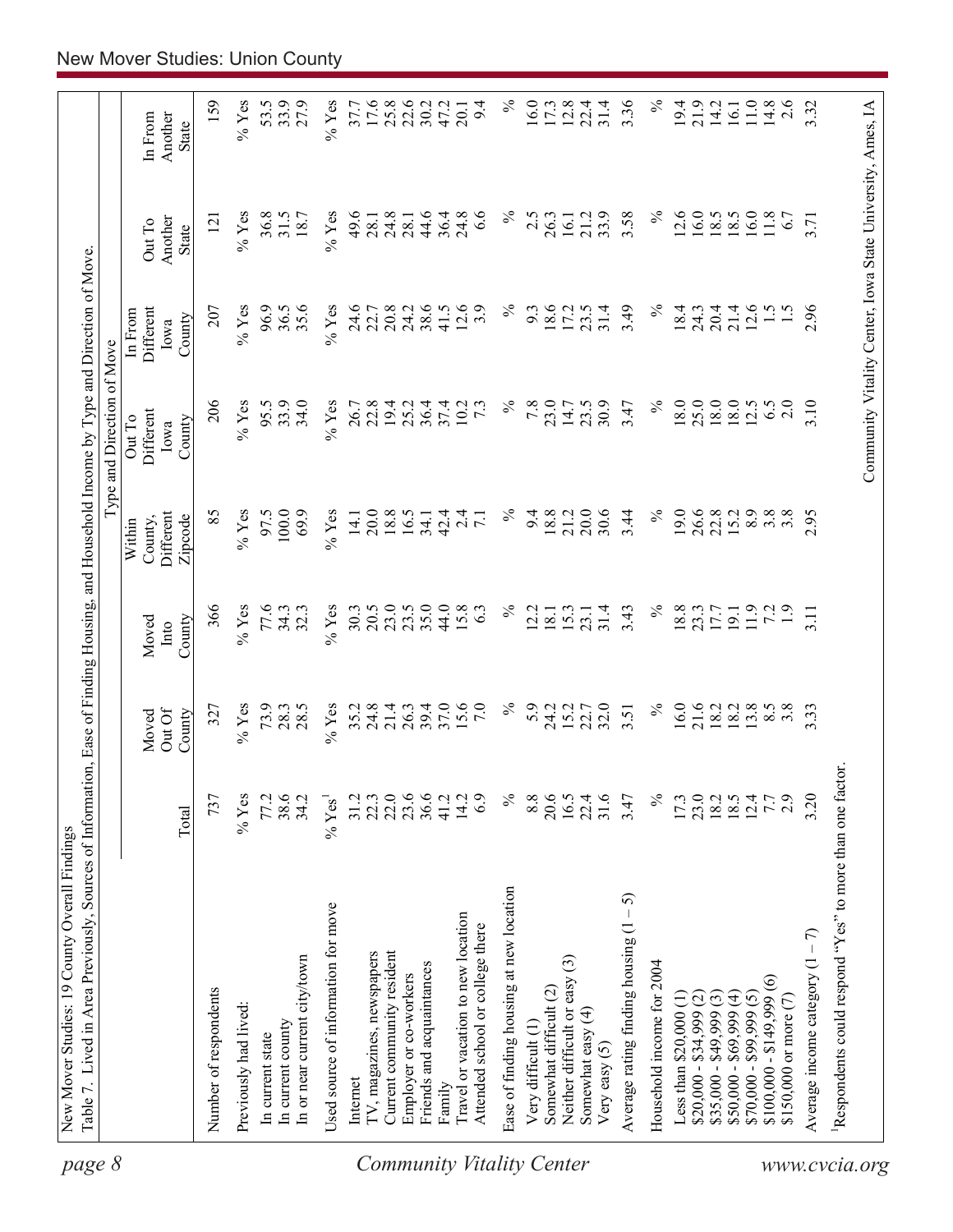| $\%$<br>4.9<br>35.4<br>207<br>$\%$<br>9.8<br>46.6<br>11.8<br>3.10<br>$\%$<br>16.0<br>26.2<br>34.0<br>$\%$<br>6.9<br>7.4<br>4.09<br>2.9<br>6.8<br>50.0<br>Different<br>11.8<br>11.7<br>3.54<br>27.1<br>51.7<br>12.1<br>20.1<br>In From<br>County<br>Iowa<br>206<br>24.9<br>48.8<br>3.94<br>$\%$<br>7.0<br>11.9<br>46.8<br>26.9<br>7.5<br>3.16<br>$\%$<br>16.1<br>17.6<br>$\%$<br>9.8<br>2.0<br>4.9<br>46.6<br>27.3<br>26.3<br>3.38<br>9.3<br>73<br>8.3<br>38.2<br>12.7<br>Different<br>Out To<br>County<br>Iowa<br>85<br>℅<br>$\%$<br>57.6<br>$\%$<br>3.8<br>7.5<br>63.8<br>7.5<br>3.18<br>$\%$<br>28.2<br>4.28<br>17.5<br>11.8<br>15.3<br>4.7<br>5.9<br>$3.\overline{5}$<br>$\overline{12}$<br>Different<br>9.4<br>29.4<br>3.67<br>9.4<br>29.4<br>52.9<br>$\overline{7.1}$<br>34.1<br>County,<br>Zipcode<br>Within<br>9.0<br>366<br>$\%$<br>$\%$<br>15.9<br>29.0<br>3.59<br>$\%$<br>$7.8$<br>8.4<br>44.8<br>3.94<br>$\%$<br>3.6<br>4.7<br>10.4<br>13.3<br>19.2<br>9.7<br>2.93<br>11.5<br>34.5<br>9.5<br>29.5<br>33.0<br>48.4<br>16.1<br>41.7<br>County<br>Moved<br>$\mathbf{Int} \mathbf{O}$<br>16.9<br>$\%$<br>27.6<br>$\%$<br>6.9<br>15.0<br>3.35<br>$\%$<br>3.50<br>5.9<br>50.0<br>$\%$<br>10.7<br>38.2<br>29.2<br>11.4<br>14.8<br>26.5<br>30.5<br>8.7<br>7.8<br>4.03<br>48.8<br>327<br>$4.\overline{3}$<br>8.7<br>$\overline{3}$ .<br>35.1<br>Out Of<br>Moved<br>County<br>29.5<br>$\%$<br>6.6<br>$\%$<br>737<br>$\%$<br>41.9<br>11.8<br>$\%$<br>12.7<br>7.6<br>29.4<br>9.7<br>33.2<br>48.9<br>11.0<br>3.13<br>11.2<br>14.7<br>3.57<br>8.1<br>48.3<br>4.03<br>3.2<br>5.1<br>12.1<br>23.1<br>Total<br>Current location income compared with<br>Average satisfaction previous $(1 - 5)$<br>Average comparison income $(1 - 5)$<br>Neither dissatisfied or satisfied (3)<br>Neither dissatisfied or satisfied (3)<br>Average satisfaction current $(1 - 5)$<br>Satisfaction with previous location<br>Satisfaction with current location<br>Significantly higher income $(5)$<br>Significantly lower income (1)<br>Somewhat higher income (4)<br>Somewhat lower income (2)<br>Would do move over again<br>Somewhat dissatisfied (2)<br>Somewhat dissatisfied (2)<br>previous location income<br>About same income (3)<br>Somewhat satisfied (4)<br>Somewhat satisfied (4)<br>Number of respondents<br>Very dissatisfied (1<br>Very dissatisfied (1<br>Very satisfied (5)<br>Very satisfied (5)<br>Definitely yes (5)<br>Definitely not (1)<br>Probably yes (4)<br>Probably not (2)<br>Undecided $(3)$ |  |  | Type and Direction of Move |                                   |                                    |
|--------------------------------------------------------------------------------------------------------------------------------------------------------------------------------------------------------------------------------------------------------------------------------------------------------------------------------------------------------------------------------------------------------------------------------------------------------------------------------------------------------------------------------------------------------------------------------------------------------------------------------------------------------------------------------------------------------------------------------------------------------------------------------------------------------------------------------------------------------------------------------------------------------------------------------------------------------------------------------------------------------------------------------------------------------------------------------------------------------------------------------------------------------------------------------------------------------------------------------------------------------------------------------------------------------------------------------------------------------------------------------------------------------------------------------------------------------------------------------------------------------------------------------------------------------------------------------------------------------------------------------------------------------------------------------------------------------------------------------------------------------------------------------------------------------------------------------------------------------------------------------------------------------------------------------------------------------------------------------------------------------------------------------------------------------------------------------------------------------------------------------------------------------------------------------------------------------------------------------------------------------------------------------------------------------------------------------------------------------------------------------------------------------------------------------------------------------------------------------------------------------|--|--|----------------------------|-----------------------------------|------------------------------------|
|                                                                                                                                                                                                                                                                                                                                                                                                                                                                                                                                                                                                                                                                                                                                                                                                                                                                                                                                                                                                                                                                                                                                                                                                                                                                                                                                                                                                                                                                                                                                                                                                                                                                                                                                                                                                                                                                                                                                                                                                                                                                                                                                                                                                                                                                                                                                                                                                                                                                                                        |  |  |                            | Another<br>Out To<br><b>State</b> | Another<br>In From<br><b>State</b> |
|                                                                                                                                                                                                                                                                                                                                                                                                                                                                                                                                                                                                                                                                                                                                                                                                                                                                                                                                                                                                                                                                                                                                                                                                                                                                                                                                                                                                                                                                                                                                                                                                                                                                                                                                                                                                                                                                                                                                                                                                                                                                                                                                                                                                                                                                                                                                                                                                                                                                                                        |  |  |                            | 121                               | 159                                |
|                                                                                                                                                                                                                                                                                                                                                                                                                                                                                                                                                                                                                                                                                                                                                                                                                                                                                                                                                                                                                                                                                                                                                                                                                                                                                                                                                                                                                                                                                                                                                                                                                                                                                                                                                                                                                                                                                                                                                                                                                                                                                                                                                                                                                                                                                                                                                                                                                                                                                                        |  |  |                            |                                   |                                    |
|                                                                                                                                                                                                                                                                                                                                                                                                                                                                                                                                                                                                                                                                                                                                                                                                                                                                                                                                                                                                                                                                                                                                                                                                                                                                                                                                                                                                                                                                                                                                                                                                                                                                                                                                                                                                                                                                                                                                                                                                                                                                                                                                                                                                                                                                                                                                                                                                                                                                                                        |  |  |                            | $\%$                              | $\%$                               |
| <b>Community Vitality Center</b>                                                                                                                                                                                                                                                                                                                                                                                                                                                                                                                                                                                                                                                                                                                                                                                                                                                                                                                                                                                                                                                                                                                                                                                                                                                                                                                                                                                                                                                                                                                                                                                                                                                                                                                                                                                                                                                                                                                                                                                                                                                                                                                                                                                                                                                                                                                                                                                                                                                                       |  |  |                            | 6.8                               | 21.8                               |
|                                                                                                                                                                                                                                                                                                                                                                                                                                                                                                                                                                                                                                                                                                                                                                                                                                                                                                                                                                                                                                                                                                                                                                                                                                                                                                                                                                                                                                                                                                                                                                                                                                                                                                                                                                                                                                                                                                                                                                                                                                                                                                                                                                                                                                                                                                                                                                                                                                                                                                        |  |  |                            | 8.5                               | 17.9                               |
|                                                                                                                                                                                                                                                                                                                                                                                                                                                                                                                                                                                                                                                                                                                                                                                                                                                                                                                                                                                                                                                                                                                                                                                                                                                                                                                                                                                                                                                                                                                                                                                                                                                                                                                                                                                                                                                                                                                                                                                                                                                                                                                                                                                                                                                                                                                                                                                                                                                                                                        |  |  |                            | 23.7                              | 35.3                               |
|                                                                                                                                                                                                                                                                                                                                                                                                                                                                                                                                                                                                                                                                                                                                                                                                                                                                                                                                                                                                                                                                                                                                                                                                                                                                                                                                                                                                                                                                                                                                                                                                                                                                                                                                                                                                                                                                                                                                                                                                                                                                                                                                                                                                                                                                                                                                                                                                                                                                                                        |  |  |                            | 33.1                              | 17.9                               |
|                                                                                                                                                                                                                                                                                                                                                                                                                                                                                                                                                                                                                                                                                                                                                                                                                                                                                                                                                                                                                                                                                                                                                                                                                                                                                                                                                                                                                                                                                                                                                                                                                                                                                                                                                                                                                                                                                                                                                                                                                                                                                                                                                                                                                                                                                                                                                                                                                                                                                                        |  |  |                            | 28.0                              | $\overline{7.1}$                   |
|                                                                                                                                                                                                                                                                                                                                                                                                                                                                                                                                                                                                                                                                                                                                                                                                                                                                                                                                                                                                                                                                                                                                                                                                                                                                                                                                                                                                                                                                                                                                                                                                                                                                                                                                                                                                                                                                                                                                                                                                                                                                                                                                                                                                                                                                                                                                                                                                                                                                                                        |  |  |                            | 3.67                              | 2.71                               |
|                                                                                                                                                                                                                                                                                                                                                                                                                                                                                                                                                                                                                                                                                                                                                                                                                                                                                                                                                                                                                                                                                                                                                                                                                                                                                                                                                                                                                                                                                                                                                                                                                                                                                                                                                                                                                                                                                                                                                                                                                                                                                                                                                                                                                                                                                                                                                                                                                                                                                                        |  |  |                            | $\%$                              | $\%$                               |
|                                                                                                                                                                                                                                                                                                                                                                                                                                                                                                                                                                                                                                                                                                                                                                                                                                                                                                                                                                                                                                                                                                                                                                                                                                                                                                                                                                                                                                                                                                                                                                                                                                                                                                                                                                                                                                                                                                                                                                                                                                                                                                                                                                                                                                                                                                                                                                                                                                                                                                        |  |  |                            | 9.2                               | 10.7                               |
|                                                                                                                                                                                                                                                                                                                                                                                                                                                                                                                                                                                                                                                                                                                                                                                                                                                                                                                                                                                                                                                                                                                                                                                                                                                                                                                                                                                                                                                                                                                                                                                                                                                                                                                                                                                                                                                                                                                                                                                                                                                                                                                                                                                                                                                                                                                                                                                                                                                                                                        |  |  |                            | 12.5                              | 15.7                               |
|                                                                                                                                                                                                                                                                                                                                                                                                                                                                                                                                                                                                                                                                                                                                                                                                                                                                                                                                                                                                                                                                                                                                                                                                                                                                                                                                                                                                                                                                                                                                                                                                                                                                                                                                                                                                                                                                                                                                                                                                                                                                                                                                                                                                                                                                                                                                                                                                                                                                                                        |  |  |                            | 15.8                              | 5.7                                |
|                                                                                                                                                                                                                                                                                                                                                                                                                                                                                                                                                                                                                                                                                                                                                                                                                                                                                                                                                                                                                                                                                                                                                                                                                                                                                                                                                                                                                                                                                                                                                                                                                                                                                                                                                                                                                                                                                                                                                                                                                                                                                                                                                                                                                                                                                                                                                                                                                                                                                                        |  |  |                            | 25.0                              | 32.7                               |
|                                                                                                                                                                                                                                                                                                                                                                                                                                                                                                                                                                                                                                                                                                                                                                                                                                                                                                                                                                                                                                                                                                                                                                                                                                                                                                                                                                                                                                                                                                                                                                                                                                                                                                                                                                                                                                                                                                                                                                                                                                                                                                                                                                                                                                                                                                                                                                                                                                                                                                        |  |  |                            | 37.5                              | 35.2                               |
|                                                                                                                                                                                                                                                                                                                                                                                                                                                                                                                                                                                                                                                                                                                                                                                                                                                                                                                                                                                                                                                                                                                                                                                                                                                                                                                                                                                                                                                                                                                                                                                                                                                                                                                                                                                                                                                                                                                                                                                                                                                                                                                                                                                                                                                                                                                                                                                                                                                                                                        |  |  |                            | 3.69                              | 3.66                               |
|                                                                                                                                                                                                                                                                                                                                                                                                                                                                                                                                                                                                                                                                                                                                                                                                                                                                                                                                                                                                                                                                                                                                                                                                                                                                                                                                                                                                                                                                                                                                                                                                                                                                                                                                                                                                                                                                                                                                                                                                                                                                                                                                                                                                                                                                                                                                                                                                                                                                                                        |  |  |                            | $\%$                              | $\%$                               |
|                                                                                                                                                                                                                                                                                                                                                                                                                                                                                                                                                                                                                                                                                                                                                                                                                                                                                                                                                                                                                                                                                                                                                                                                                                                                                                                                                                                                                                                                                                                                                                                                                                                                                                                                                                                                                                                                                                                                                                                                                                                                                                                                                                                                                                                                                                                                                                                                                                                                                                        |  |  |                            | 7.7                               | 9.0                                |
|                                                                                                                                                                                                                                                                                                                                                                                                                                                                                                                                                                                                                                                                                                                                                                                                                                                                                                                                                                                                                                                                                                                                                                                                                                                                                                                                                                                                                                                                                                                                                                                                                                                                                                                                                                                                                                                                                                                                                                                                                                                                                                                                                                                                                                                                                                                                                                                                                                                                                                        |  |  |                            | $4.\overline{3}$                  | 12.2                               |
|                                                                                                                                                                                                                                                                                                                                                                                                                                                                                                                                                                                                                                                                                                                                                                                                                                                                                                                                                                                                                                                                                                                                                                                                                                                                                                                                                                                                                                                                                                                                                                                                                                                                                                                                                                                                                                                                                                                                                                                                                                                                                                                                                                                                                                                                                                                                                                                                                                                                                                        |  |  |                            | 3.4                               | 10.3                               |
|                                                                                                                                                                                                                                                                                                                                                                                                                                                                                                                                                                                                                                                                                                                                                                                                                                                                                                                                                                                                                                                                                                                                                                                                                                                                                                                                                                                                                                                                                                                                                                                                                                                                                                                                                                                                                                                                                                                                                                                                                                                                                                                                                                                                                                                                                                                                                                                                                                                                                                        |  |  |                            | 32.5                              | 32.7                               |
|                                                                                                                                                                                                                                                                                                                                                                                                                                                                                                                                                                                                                                                                                                                                                                                                                                                                                                                                                                                                                                                                                                                                                                                                                                                                                                                                                                                                                                                                                                                                                                                                                                                                                                                                                                                                                                                                                                                                                                                                                                                                                                                                                                                                                                                                                                                                                                                                                                                                                                        |  |  |                            | 52.1                              | 35.9                               |
|                                                                                                                                                                                                                                                                                                                                                                                                                                                                                                                                                                                                                                                                                                                                                                                                                                                                                                                                                                                                                                                                                                                                                                                                                                                                                                                                                                                                                                                                                                                                                                                                                                                                                                                                                                                                                                                                                                                                                                                                                                                                                                                                                                                                                                                                                                                                                                                                                                                                                                        |  |  |                            | 4.17                              | 3.74                               |
|                                                                                                                                                                                                                                                                                                                                                                                                                                                                                                                                                                                                                                                                                                                                                                                                                                                                                                                                                                                                                                                                                                                                                                                                                                                                                                                                                                                                                                                                                                                                                                                                                                                                                                                                                                                                                                                                                                                                                                                                                                                                                                                                                                                                                                                                                                                                                                                                                                                                                                        |  |  |                            | $\%$                              | $\%$                               |
|                                                                                                                                                                                                                                                                                                                                                                                                                                                                                                                                                                                                                                                                                                                                                                                                                                                                                                                                                                                                                                                                                                                                                                                                                                                                                                                                                                                                                                                                                                                                                                                                                                                                                                                                                                                                                                                                                                                                                                                                                                                                                                                                                                                                                                                                                                                                                                                                                                                                                                        |  |  |                            | $\overline{5.1}$                  | $\frac{4}{4}$                      |
|                                                                                                                                                                                                                                                                                                                                                                                                                                                                                                                                                                                                                                                                                                                                                                                                                                                                                                                                                                                                                                                                                                                                                                                                                                                                                                                                                                                                                                                                                                                                                                                                                                                                                                                                                                                                                                                                                                                                                                                                                                                                                                                                                                                                                                                                                                                                                                                                                                                                                                        |  |  |                            | 3.4                               | $4\cdot$                           |
|                                                                                                                                                                                                                                                                                                                                                                                                                                                                                                                                                                                                                                                                                                                                                                                                                                                                                                                                                                                                                                                                                                                                                                                                                                                                                                                                                                                                                                                                                                                                                                                                                                                                                                                                                                                                                                                                                                                                                                                                                                                                                                                                                                                                                                                                                                                                                                                                                                                                                                        |  |  |                            | 9.3                               | 15.2                               |
|                                                                                                                                                                                                                                                                                                                                                                                                                                                                                                                                                                                                                                                                                                                                                                                                                                                                                                                                                                                                                                                                                                                                                                                                                                                                                                                                                                                                                                                                                                                                                                                                                                                                                                                                                                                                                                                                                                                                                                                                                                                                                                                                                                                                                                                                                                                                                                                                                                                                                                        |  |  |                            | 29.7                              | 29.7                               |
|                                                                                                                                                                                                                                                                                                                                                                                                                                                                                                                                                                                                                                                                                                                                                                                                                                                                                                                                                                                                                                                                                                                                                                                                                                                                                                                                                                                                                                                                                                                                                                                                                                                                                                                                                                                                                                                                                                                                                                                                                                                                                                                                                                                                                                                                                                                                                                                                                                                                                                        |  |  |                            | 52.5                              | 46.2                               |
| 4.25<br>4.23<br>4.24<br>4.18<br>4.22<br>4.20<br>$-5$<br>Average rating do move over (1                                                                                                                                                                                                                                                                                                                                                                                                                                                                                                                                                                                                                                                                                                                                                                                                                                                                                                                                                                                                                                                                                                                                                                                                                                                                                                                                                                                                                                                                                                                                                                                                                                                                                                                                                                                                                                                                                                                                                                                                                                                                                                                                                                                                                                                                                                                                                                                                                 |  |  |                            | 4.21                              | 4.09                               |
| Community Vitality Center, Iowa State University, Ames, IA<br>page 9                                                                                                                                                                                                                                                                                                                                                                                                                                                                                                                                                                                                                                                                                                                                                                                                                                                                                                                                                                                                                                                                                                                                                                                                                                                                                                                                                                                                                                                                                                                                                                                                                                                                                                                                                                                                                                                                                                                                                                                                                                                                                                                                                                                                                                                                                                                                                                                                                                   |  |  |                            |                                   |                                    |